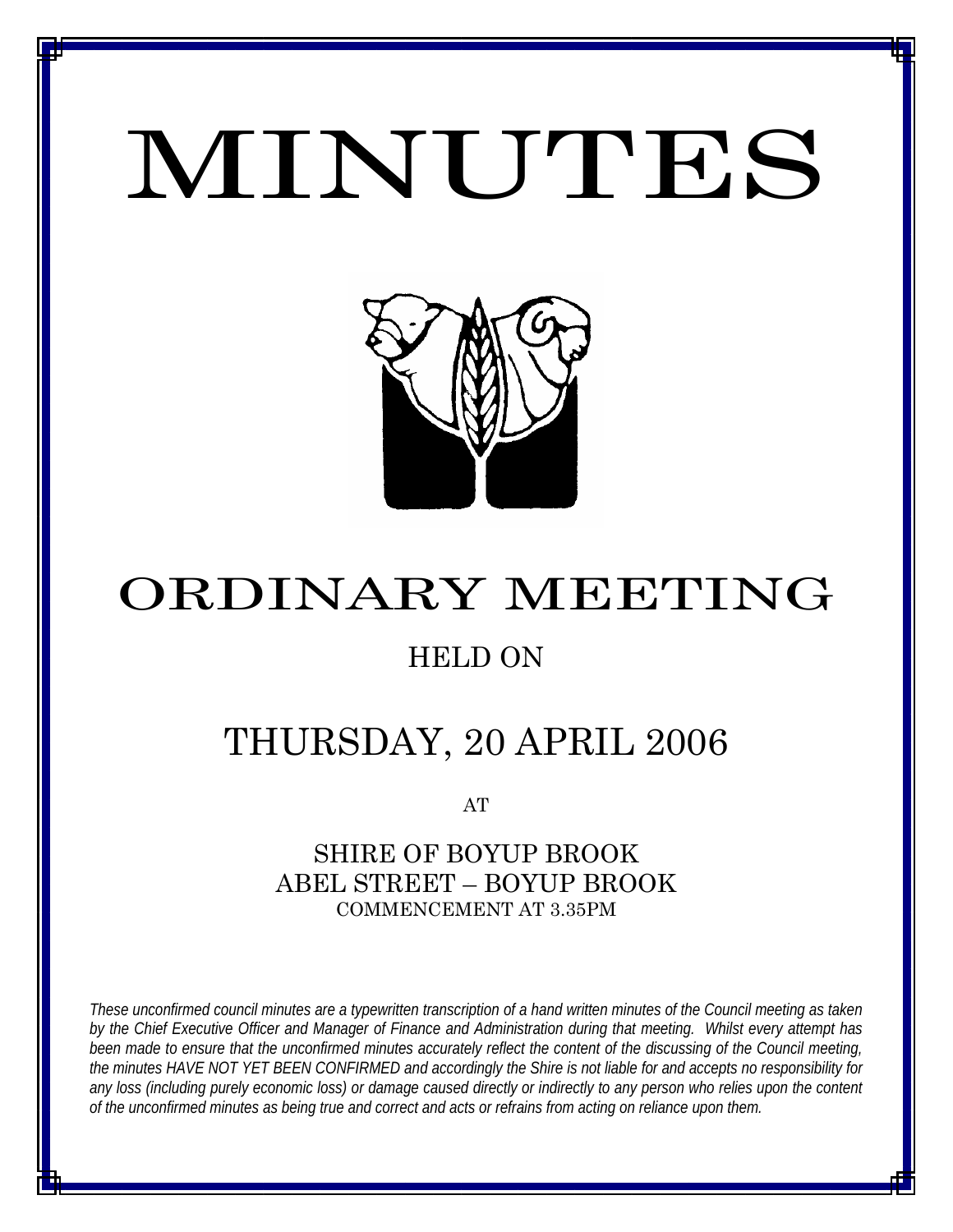## TABLE OF CONTENTS

| $\mathbf{1}$   | 1.1<br>1.2 | RECORD OF ATTENDANCE/APOLOGIES/LEAVE OF ABSENCE PREVIOUSLY APPROVED  3                                                                                                                                                                                                              |  |  |
|----------------|------------|-------------------------------------------------------------------------------------------------------------------------------------------------------------------------------------------------------------------------------------------------------------------------------------|--|--|
| $\overline{2}$ | 2.1<br>2.2 | PUBLIC QUESTION TIME                                                                                                                                                                                                                                                                |  |  |
| 3              |            |                                                                                                                                                                                                                                                                                     |  |  |
| 4              |            |                                                                                                                                                                                                                                                                                     |  |  |
| 5              |            |                                                                                                                                                                                                                                                                                     |  |  |
| 6              |            |                                                                                                                                                                                                                                                                                     |  |  |
| $\overline{7}$ |            | REPORTS OF OFFICERS AND COMMITTEES                                                                                                                                                                                                                                                  |  |  |
|                | 7.1        | <b>WORKS AND SERVICES</b><br>7.1.1<br>7.1.2                                                                                                                                                                                                                                         |  |  |
|                | 7.2        | DEVELOPMENT AND COMMUNITY SERVICES<br>7.2.1<br>7.2.2<br>Lot 2 Moore Rogers Road, Dinninup - Subdivision/Amalgamation  13<br>7.2.3<br>Lot 2 Stanton Road, Boyup Brook - Planning Application for a Plant Nursery  14<br>7.2.4<br>7.2.5<br>7.2.6<br>7.2.7<br>7.2.8<br>7.2.9<br>7.2.10 |  |  |
|                | 7.3        | <b>CORPORATE SERVICES</b><br>7.3.1<br>7.3.2<br>7.3.3<br>Western Australian Local Government Association 2006 AGM 30<br>7.3.4<br>7.3.5<br>Review of the Western Australian Emergency Management Act 2005 30<br>7.3.6<br>7.3.7                                                        |  |  |
| 8              |            |                                                                                                                                                                                                                                                                                     |  |  |
| 9              | 9.1        | Proposed Change of 2 May Budget Meeting Date                                                                                                                                                                                                                                        |  |  |
| 10             | 10.1       | Representation on the South West Community Foundation Committee                                                                                                                                                                                                                     |  |  |
| 11             |            |                                                                                                                                                                                                                                                                                     |  |  |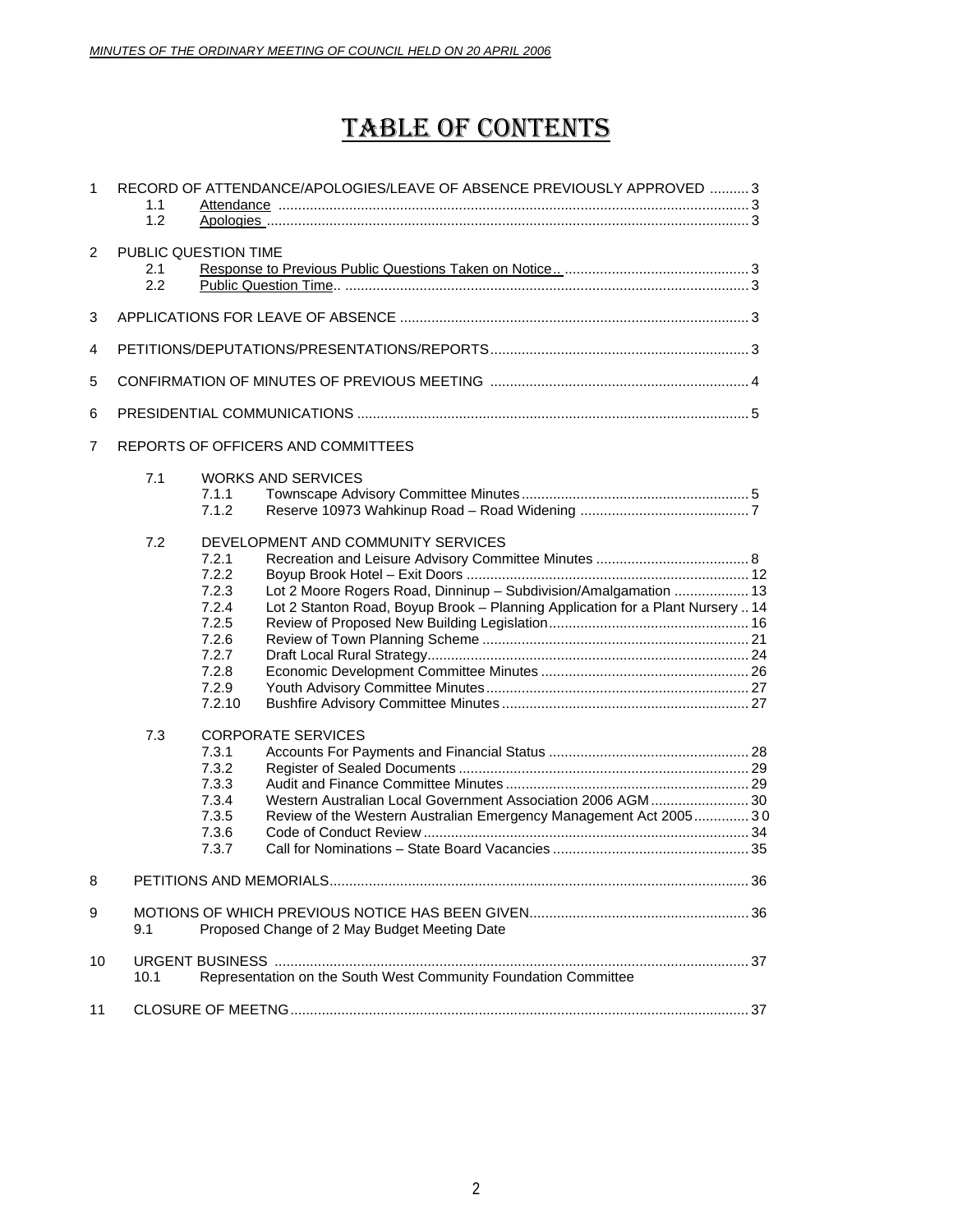### **1 RECORD OF ATTENDANCE/APOLOGIES/LEAVE OF ABSENCE PREVIOUSLY APPROVED**

#### 1.1 Attendance

Cr T Ginnane – Shire President Cr S Broadhurst Cr R Downing Cr J Florey Cr P Marshall Cr M Martin Cr K Moir Cr T Oversby

Mr J Eddy – Acting Chief Executive Officer Mr K Jones – Manager of Finance and Administration (entered the meeting at 3.40pm) Mr M Tomlinson – Community and Economic Development Officer

### 1.2 Apologies

Mr W Pearce – Chief Executive Officer Cr A Piper

### **2 PUBLIC QUESTION TIME**

2.1 Response to Previous Public Questions Taken on Notice

Nil

2.2 Public Question Time

### **3 APPLICATIONS FOR LEAVE OF ABSENCE**

### **4 PETITIONS/DEPUTATIONS/PRESENTATIONS/REPORTS**

Report: Council meeting 20/04/06 By: Cr S Broadhurst – Shire Representative for Tourism Matters Re: Tourist Association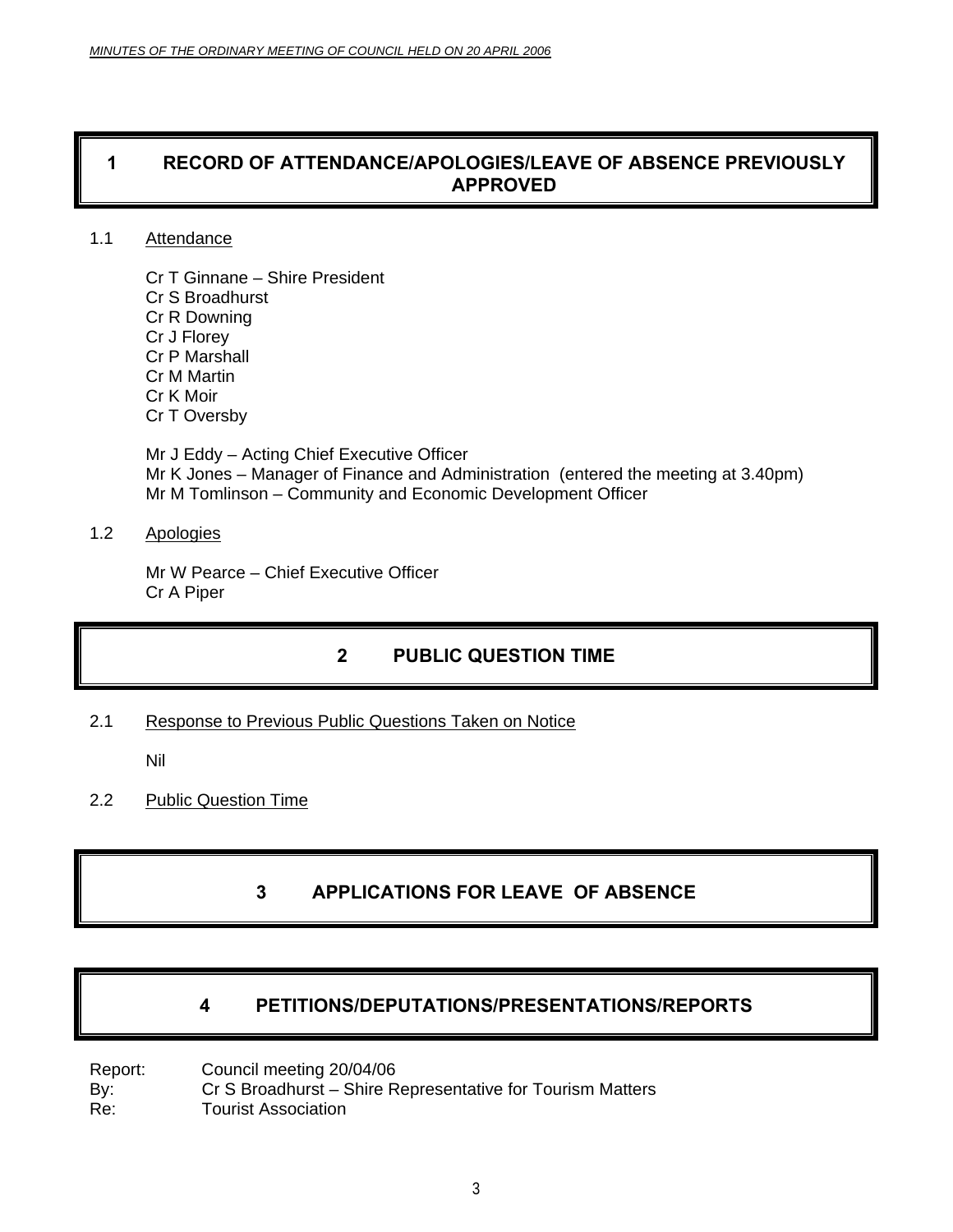#### *MINUTES OF THE ORDINARY MEETING OF COUNCIL HELD ON 20 APRIL 2006*

At the last meeting of the Tourism Association of Boyup Brook the Committee was approached by Lisa Martello on behalf of a group of artists who would like to start a small Gallery in the side room of the Tourist Information Centre building, being the property of the Shire of Boyup Brook. This received approval and immediate action occurred to clear the room of Tourism Assoc property the following weekend, with a view to bringing the idea to fruition. Unfortunately, baring the walls showed that moisture is encroaching in several places and mould developing and the group will be seeking advice and support from the Council to solve this problem. The room would be further enhanced by a repaint of the interior but this cannot occur until the moisture issue is solved. Moisture and mould encroachment in the walls of the Beetle and Butterfly museum has been reported previously on several occasions and it is hoped that this can be addressed at the same time. Acknowledging the internationally recognized value of the collection and the fact that it is the only display of the Carnaby Collection available to the public, in the whole of Australia, and in fact, the southern hemisphere, this is considered a matter of some urgency.

The Book Bonanza will occur next month and it is hoped that all persons have been following the reports in the Gazette and will avail themselves of the opportunities being offered.

Report: Council meeting 20/04/06 By: Cr S Broadhurst – Shire Representative for Tourism Matters

Re: Blackwood River Valley Marketing Association (BRVMA)

The booklet regarding the valley towns is moving smoothly. The first draft is being constructed and will need a bit of "pruning" at the next workshop.

### **5 CONFIRMATION OF MINUTES OF PREVIOUS MEETING**

5.1 Minutes of the Ordinary Meeting of the Council held on 16 March 2006.

**MOVED: Cr Downing Case Conducts Account SECONDED: Cr Martin** 

**That the minutes of the previous Ordinary Meeting of the Council held on 16 March 2006, be confirmed as an accurate record with the following changes:** 

#### • *" MOVED: Cr Oversby SECONDED: Cr Broadhurst*

*In accordance with Section 5.23 (2) of the Local Government Act 1995 the next part of the meeting is open to the members of the public and the Council come out of committee, the time being 5.17pm.* 

*CARRIED 9/0* 

*Mr John Imrie, Mr John Eddy and Mr Keith Jones re-entered the meeting the time being 5.17pm."* 

**Be moved and placed prior to the following motion on page 45:** 

*"MOVED: Cr Oversby SECONDED: Cr Martin* 

*That the Performance Review – Self Assessment of the Chief Executive Officer, be received.* 

*CARRIED 9/0"*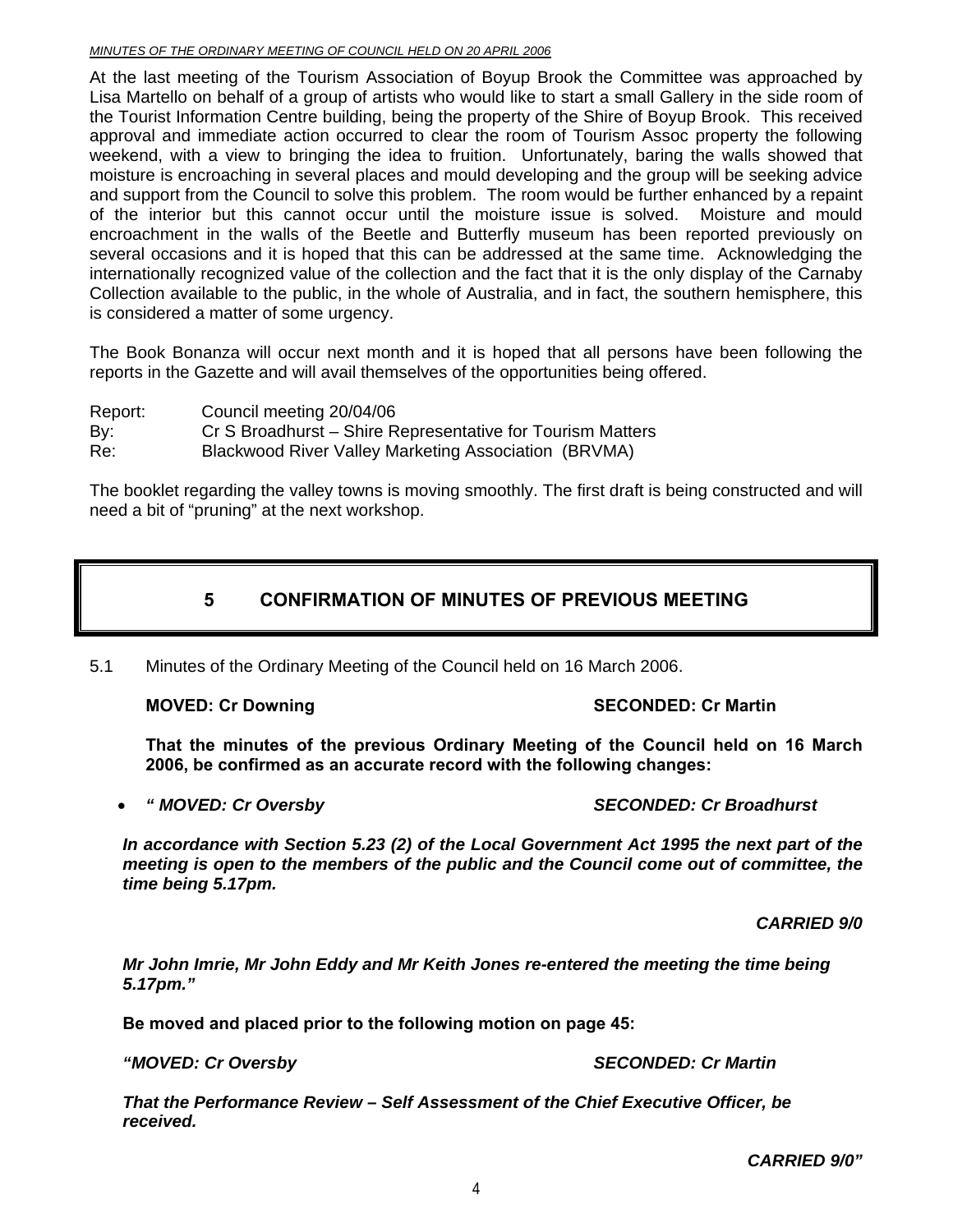• **Page 50 – Swimming Pool Policy – Review of Opening Times should read:** 

*"MOVED: Cr Florey SECONDED: Cr Broadhurst* 

*That the Council in addition to the 'Swimming Pool' policy opening hours, increase the Boyup Brook Swimming Pool hours for March and April 2006 by being open on Tuesdays from 10am – 6pm and between 12.30pm and 1.30pm from Wednesdays to Mondays. CARRIED 7/2* 

*It was requested that the votes for and against be minuted - Crs Ginnane, Broadhurst, Florey, Moir, Martin, Piper and Oversby voted for the motion.* 

*Crs Downing and Marshall voted against the motion."* 

**CARRIED 8/0** 

5.2 Minutes of the Special Meeting of the Council held on 29 March 2006.

**MOVED: Cr Downing Case 2018 10:00 SECONDED: Cr Broadhurst** 

**That the minutes of the Special Meeting of the Council held on 29 March 2006, be confirmed as an accurate record.** 

**CARRIED 8/0** 

#### **6 PRESIDENTIAL COMMUNICATIONS**

### **7 REPORTS OF OFFICERS AND COMMITTEES**

**7.1 WORKS AND SERVICES** 

#### 7.1.1 Townscape Advisory Committee Minutes

 *Proponent: Shire of Boyup Brook Location: - Reporting Officer: John Eddy Date Report Written: 31 March 2006 File: PA/37/001 Appendices*: *1.1 - Minutes* 

 *Enabling Legislation: Local Government Act 1995* 

#### **BACKGROUND:**

A Townscape Advisory Committee meeting was held on 27 March 2006.

Minutes of the meeting are laid on the table and circulated (refer to appendix 1.1).

#### **MOVED: Cr Broadhurst SECONDED: Cr Florey**

**That the minutes of the Townscape Advisory Committee held on the 27 March 2006, be**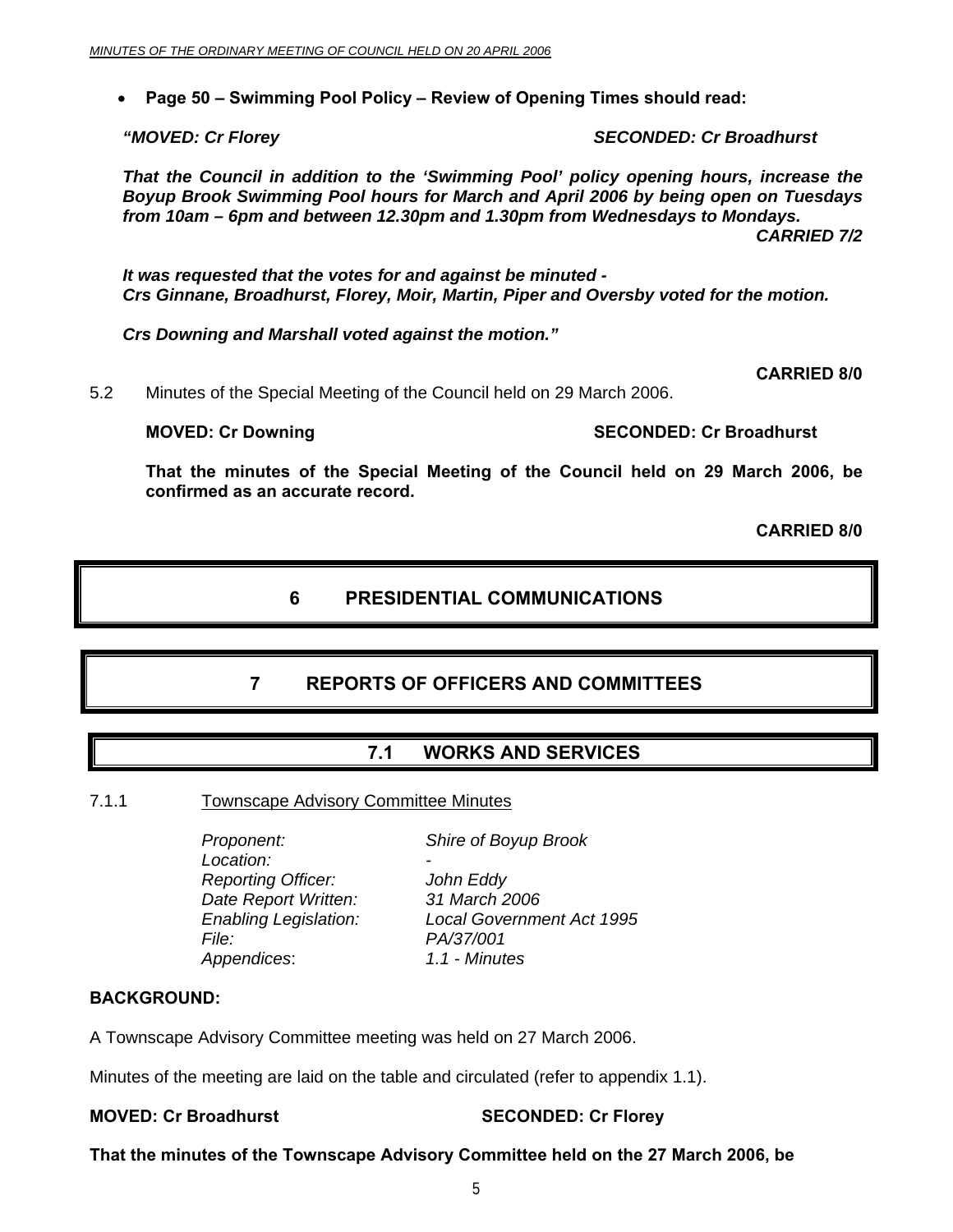#### **received.**

### **CARRIED 8/0**

#### **MOVED: Cr Oversby SECONDED: Cr Martin**

**That the Council move into a committee of the whole under clause 15.6 of the shire's Local Law No.1 - Standing Orders to allow members free discussion on the matter.** 

 **CARRIED 8/0** 

**MOVED: Cr Oversby SECONDED: Cr Downing 1999** 

**That the Council moves out of committee of the whole under clause 15.6 of the Standing Orders, Local Law No.1.** 

**CARRIED 8/0** 

#### **MOVED: Cr Broadhurst SECONDED: Cr Florey**

**That Council –** 

- **(a) adopt the "Tall Man" figures as the 'town theme'**
- **(b) subject to (a), approve the placement of the four "Tall Man" entry statements (see sketches attached to minutes) on the following roads to the Boyup Brook townsite:** 
	- **Tall Man Family Boyup Brook/Bridgetown Road**
	- **Tall Man Canoe Boyup Brook/Kojonup Road**
	- **Tall Kangaroo Arthur River Road in the vicinity of Roo Gully**
	- **Tall Man with sheep and guitar Donnybrook Road**
- **(c) funds for above be determined and submitted for budgetary consideration**

**CARRIED 6/2** 

#### **MOVED: Cr Broadhurst SECONDED: Cr Downing**

**That Council approves the following Townscape Projects for consideration in the 2006/2007 Budget:-** 

- **(a) Installation of Aerial Bound Cabling to the Bridge Street median subject to external funding contributions,**
- **(b) Construction of town footpaths in the following priority:** 
	- **Bridge Street Hotel to Railway Parade**
	- **Bridge Street Co-op to Barron Street**
	- **Dickson Street Abel Street to Railway Parade**
	- **Knapp Street Bridge Street to Rogers Avenue,**
- **(c) Register name of "Flax Mill Caravan Park" and provide a new "Flax Mill Caravan Park" sign on the corner of Jackson Street and Beatty Street,**
- **(d) Provide information to Main Roads WA for proposed modification of Cowley Street and Inglis Street intersection,**
- **(e) Remove existing tree on northern corner (Abel Street corner) of Boyup Brook Town Hall,**
- **(f) Construct new Niche Wall, courtyard and gazebo to Boyup Brook Cemetery entrance.**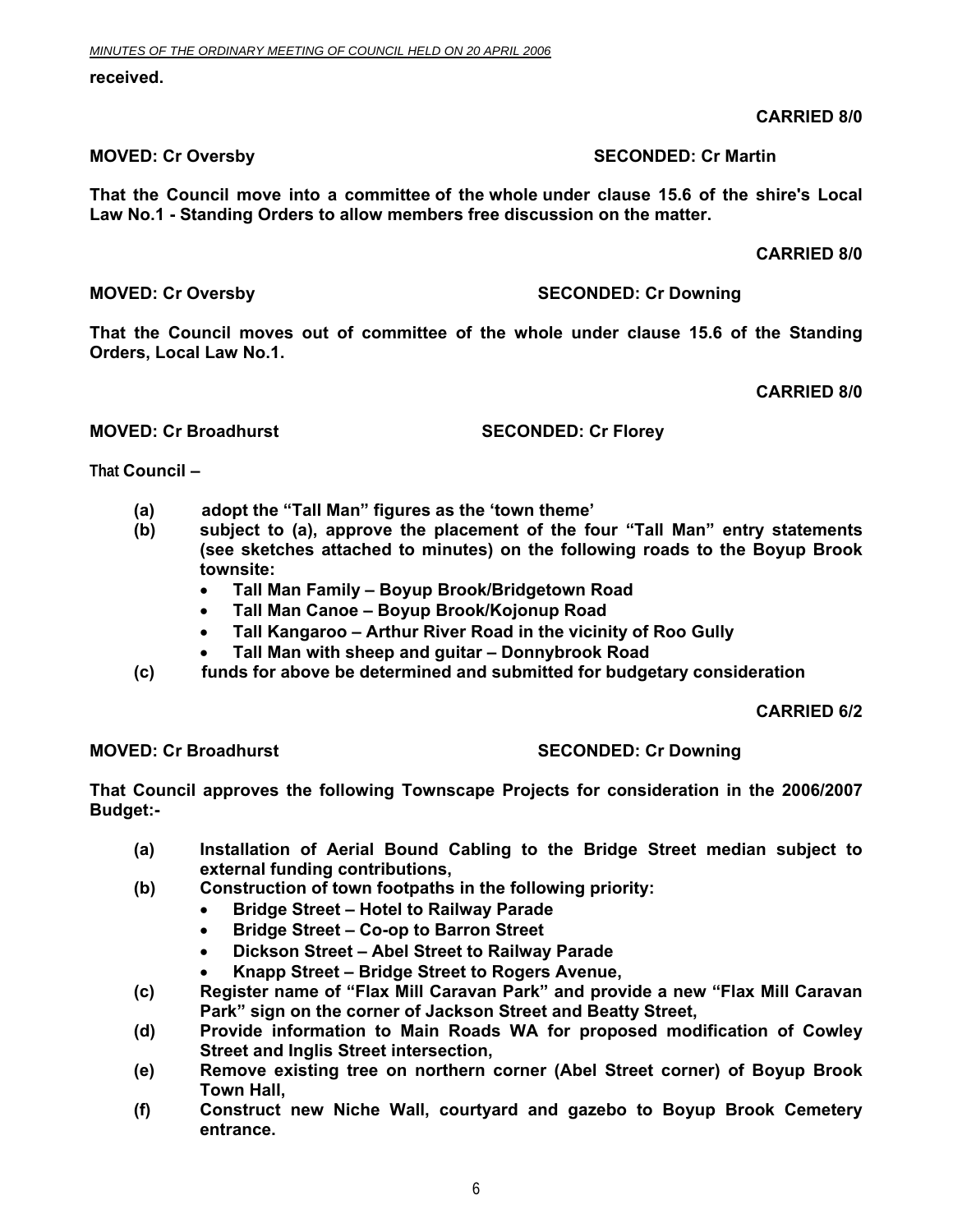Cr Moir declared an impartiality interest in the item 7.1.2 – Reserve 10973 Wahkinup Road – Road Widening and departed the Chambers the time being 4.30pm. 7.1.2 Reserve 10973 Wahkinup Road - Road Widening

| Proponent:                   | Department for Planning and Infrastructure |
|------------------------------|--------------------------------------------|
| Location:                    | Reserve 10973 Wahkinup Road - Boyup Brook  |
| <b>Reporting Officer:</b>    | John Eddy                                  |
| Date Report Written:         | 10 April 2006                              |
| <b>Enabling Legislation:</b> | <b>Local Government Act 1995</b>           |
| File: I                      | RD024-                                     |
| Appendices:                  | 1.2 Letters and Plan                       |

#### **BACKGROUND:**

In October 2002 it was resolved:

*"That the Council requests that the Department of Land Administration excise 5671m<sup>2</sup> from Reserve 10793 to be amalgamated into Wahkinup Road as presented in the attached diagram."* 

The aim of the excision was to acquire further land to rebuild and relocate the Wahkinup Bridge slightly south of its original location.

#### **DETAIL:**

Section 56(4) of the Land Administration Act 1997 requires the Department for Planning and Infrastructure to seek indemnification from the Shire of Boyup Brook for any costs incurred in the widening of Wahkinup Road.

#### **COMMENT:**

The Roads to Recovery funded Wahkinup Road Bridge project was completed in May 2005 with no costs incurred to the Department for Planning and Infrastructure.

It is suggested that the Boyup Brook Shire Council indemnify the Department for Planning and Infrastructure for any costs incurred in the widening of Wahkinup Road.

#### **MOVED: Cr Oversby SECONDED: Cr Florey**

**That the Boyup Brook Shire Council indemnify the Department for Planning and Infrastructure for any costs incurred in the widening of Wahkinup Road.** 

**CARRIED 7/0** 

Cr Moir re-entered the meeting the time being 4.32pm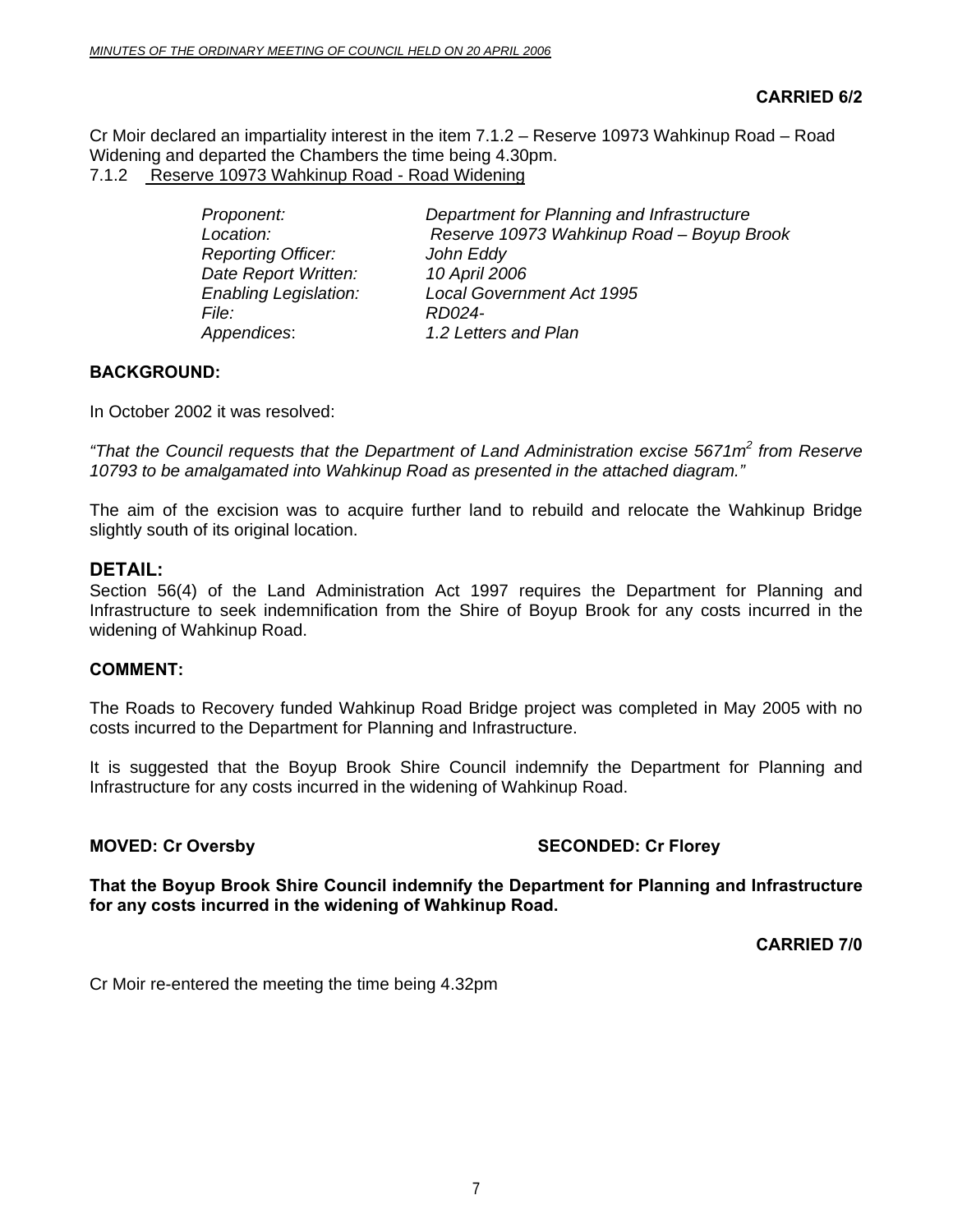#### **7.2 DEVELOPMENT AND COMMUNITY SERVICES**

#### 7.2.1 Recreation & Leisure Advisory Committee Minutes

Location:  *Reporting Officer: Keith Jones Date Report Written: 11 April 2006 File: RE/37/001 Appendices*: *1.3 Minutes*

*Proponent: Shire of Boyup Brook* 

*Enabling Legislation: Local Government Act 1995* 

#### **BACKGROUND:**

Meetings of the Recreation & Leisure Advisory Committee were held on the 21 March and 6 April 2006.

Minutes of the meetings are laid on the table and circulated (refer to appendix 1.3)

#### **DETAIL:**

In relation clause 2 above, the contents of the whiteboard are in reference to the brainstorming session on the 21 March 2006 on the possible future needs and development of the music park. These items recorded were-

CONTENTS OF WHITEBOARD 21 MARCH 2006-03-22

**AMENITIES** ABLUTION/CHANGEROOM COMBINED M/P BUILDING – CENTRAL LOCATION **HOCKEY STORE** FENCE OFF HOCKEY FIELDS -INCORPORATE WITH MUSIC PARK OLD HOCKEY OVAL ->UTE TRUCK MUSTER RAIL CORRIDOR - ACCESS TO FLAX MILL GROUNDS. UTILISE PADDOCKS FOR CARAVANS/CAMPING F/MILL CHALETS POWERED SITES ENSUITES UNITS **MOTEL TOWN BINS** TAKE THE OPPORTUNITIES RESTRAIN EXPANSION BB IS CENTRAL TO REGION FACILITIES TO BE PORTABLE REGIONAL BANK OF ASSETS LIAISE WITH THE NEIGHBOURING SHIRES **SHIRE OWNED** COMBINE F/MILL AND MUSIC PARK AS ONE PROJECT FOR GRANT FUNDING PURPOSES **CULTURAL FESTIVALS 10 10ers RAISE RIVER LEVELS SEAL PATHWAYS OUTDOOR SEATING SCULPTURES** ABLUTIONS DISTANCE MARKETING BBQ'S **6 MONTH VENUE LANDBANK** OTHER EVENTS, CONVENTION, ADVENTURE ACTIVITIES, FILL IN GAP HOCKEY FIELDS F/T EVENTS CO-ORDINATOR  $\mathsf{PROMOTION} - \mathsf{SHIRTS}\ \mathsf{BILLBOARDS}$ DEMOLISH FOOTY CLUBROOMS/SQUASH DEMOLISH FLAX MILL  $2 - 3 - 1$ CHALETS - BUILD UP OVER TIME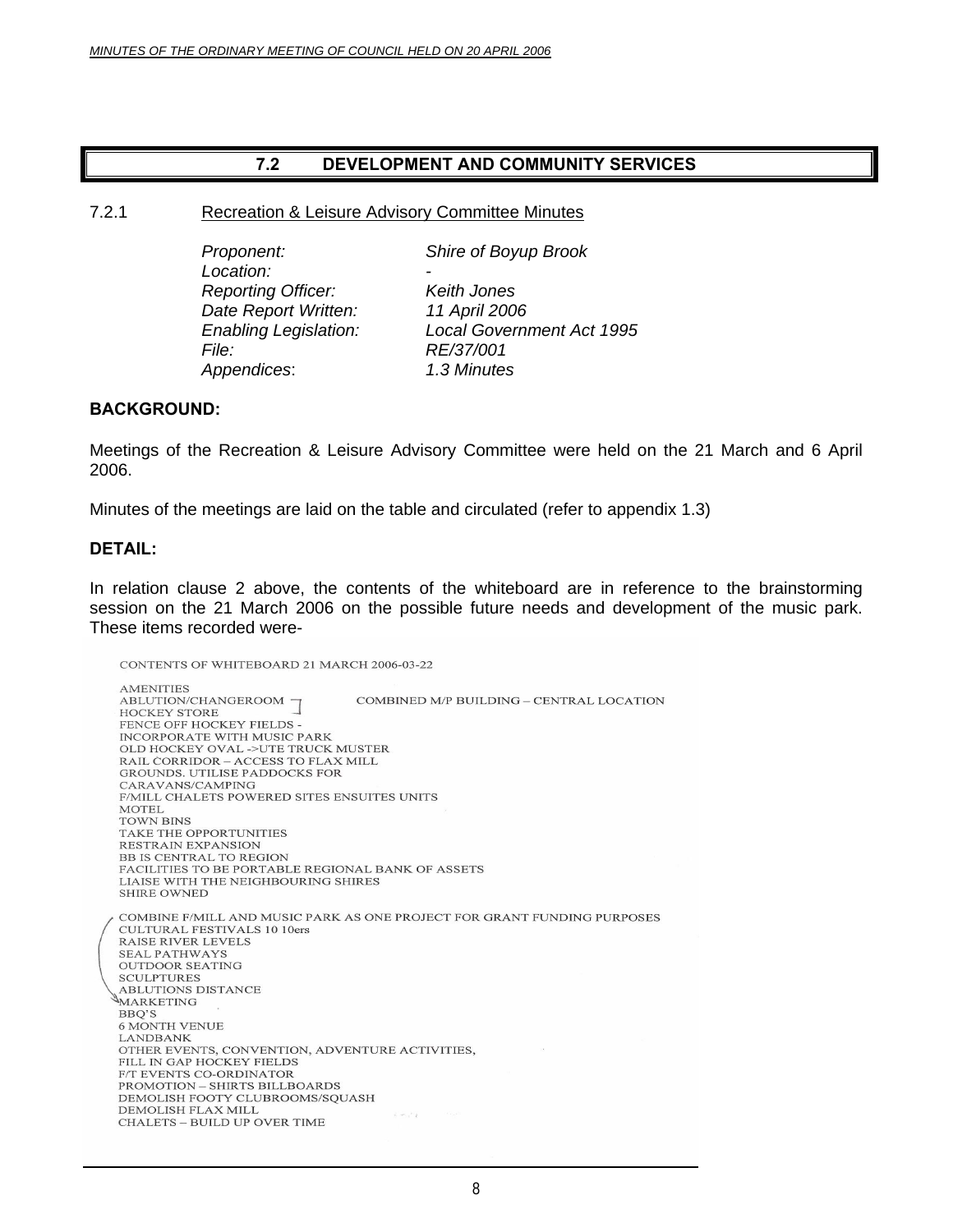**MOVED: Cr Oversby SECONDED: Cr Broadhurst** 

**That the minutes of the Recreation & Leisure Advisory Committee meetings held on 21 March and 6 April 2006, be received.** 

 **CARRIED 8/0** 

**That the points brought up and written on the whiteboard be put to the Economic Development Committee for consideration.** 

**Amendment**

**MOVED: Cr Broadhurst SECONDED: Cr Martin** 

**That the points brought up and written on the whiteboard be put to the Recreation and Leisure Committee for consideration.** 

**CARRIED 6/2** 

The above motion was then put and carried.

Mr M Tomlinson left the meeting the time being 4.44pm

**MOVED: Cr Martin SECONDED: Cr Oversby** 

**That Council subject to budgetary consideration-** 

- **(a) supports to the maximum value of \$13,000 the Boyup Brook Hockey Council's Sport & Recreation Grant for the construction of a Shelter and Storeroom alongside the hockey field;**
- **(b) is satisfied with the location of the building being in consultation with the Manager of Works;**
- **(c) ensures the throughway alongside the hockey fields is blocked to vehicular traffic for the safety of children, the design of which will allow for access when absolutely necessary.**

**CARRIED 8/0** 

**MOVED: Cr Broadhurst SECONDED: Cr Martin** 

**That Council grant funds obtained from Lotterywest secured through Department of Sports & Recreation totaling \$7,500 will be used for the purposes of signage, furniture and gazebo on the Skeleton Bridge bridle trail.** 

**CARRIED 8/0**

**CARRIED 7/1** 

**MOVED: Cr Downing Case Conducts Account SECONDED: Cr Florey**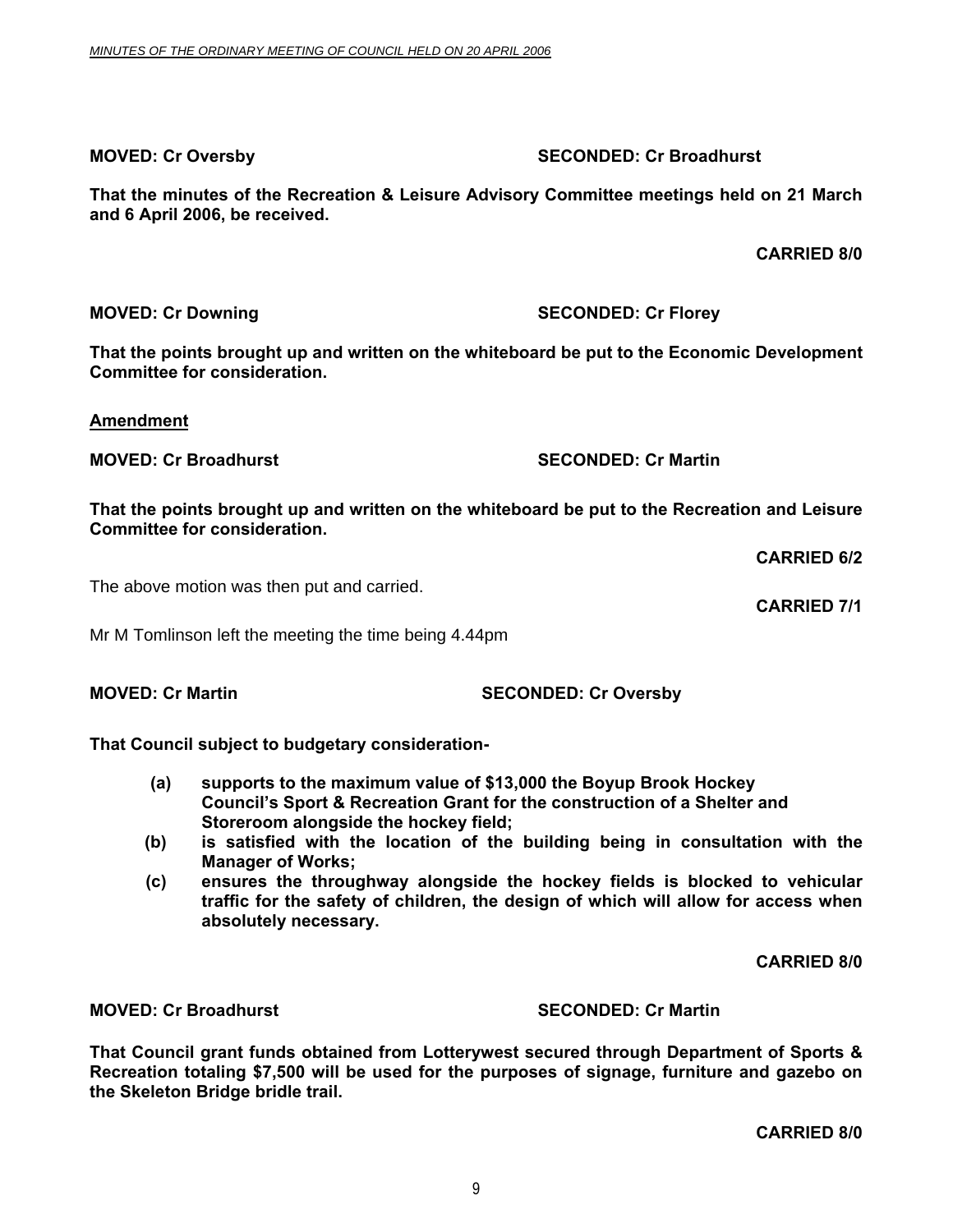#### **MOVED: Cr Oversby SECONDED: Cr Martin**

**That the Recreation Manager investigates cheaper options and any grants available for toilets and change rooms for the recreation precinct.** 

**CARRIED 8/0**

#### **MOVED: Cr Downing SECONDED: Cr Florey**

**That the following 'Recreation Ground Use' policy be updated by the addition of the highlighted points:** 

#### *RECREATION GROUNDS AND PARKS – USE OF*

*Objective*

*To provide direction for the use of Recreation Grounds and Parks by various groups.* 

#### *Statement*

*(New clause) The grounds covered under this policy include-* 

- *Recreation Oval*
- *Hockey grounds*
- *Music Park*
- *Basketball/netball courts*
- *Sandakan Park*
- *Visitor Centre grounds*
- *Other areas at the discretion of the CEO*

*The use of the shire grounds by any locally based community organisation or club is permitted without reference to the Council provided that booking details in written format are forwarded to the shire CEO at least two months (previously one month) prior to the event/s. Shire staff are responsible for registering the usage to avoid double bookings.* 

*The use of the grounds by any other organisation is subject to the Council's approval. The request for approval shall be in written format and forwarded to the shire at least two month's prior to the event/s. Should the event be approved, registration shall take place.* 

*Sporting clubs shall pay an annual fee for the regular use of the facilities.* 

*Schools are exempt from paying hire fees where fund-raising does not take place (intent the same but wording improved)* 

*Subject to the Council's approval, other community organisations may be exempt from paying hire fees for one-off annual events and festivals subject to applications being in written format and forwarded to the shire at least 2 months prior to the event.* 

*Commercial entities and non-exempt community organisations are subject to paying the private hire fees as set in the Council's Annual Budget.*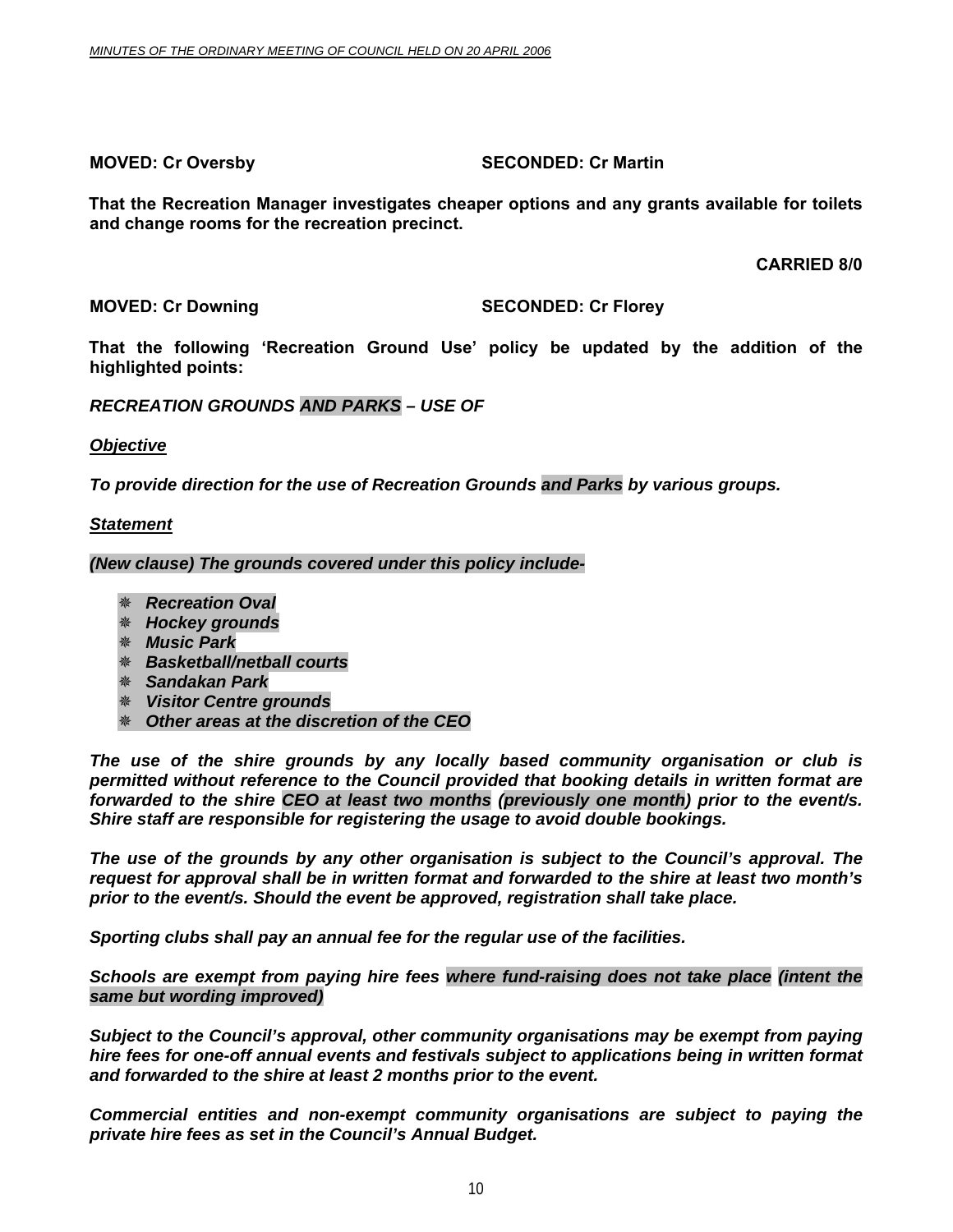*All organisations shall comply with the 'conditions of approval' for the use/hire of the grounds as determined by the CEO. These conditions shall include a clause whereby groups/clubs shall provide, at the discretion of the CEO, written proof of holding public liability insurance for their activities(new clause)* 

*All organisations are required to pay a bond prior to using the facility as set in the Council's Annual Budget.* 

**CARRIED 8/0** 

#### **MOVED: Cr Florey SECONDED: Cr Broadhurst**

**That the amount of \$5,000 for recreation maintenance be put forward for budgetary consideration.** 

**CARRIED 5/3** 

**MOVED: Cr Moir SECONDED: Cr Oversby** 

**That the meeting be adjourned for an afternoon tea break, the time being 5.10pm.** 

**CARRIED 8/0** 

**MOVED: Cr Moir SECONDED: Cr Oversby** 

#### **That the meeting resume, the time being 5.23pm.**

The meeting resumed with the following persons in attendance.

Cr T Ginnane – Shire President Cr R Downing Cr S Broadhurst Cr J Florey Cr P Marshall Cr M Martin Cr K Moir Cr T Oversby

Mr J Eddy – Acting Chief Executive Officer Mr K Jones – Manager for Finance & Administration Mr M Tomlinson - Community and Economic Development Officer

**MOVED: Cr Downing SECONDED:** 

**That the amount of \$5000 for recreation maintenance be put forward for budgetary consideration to be spent at the Manager of Works and Services discretion.** 

**Motion lapsed due to lack of Seconder.**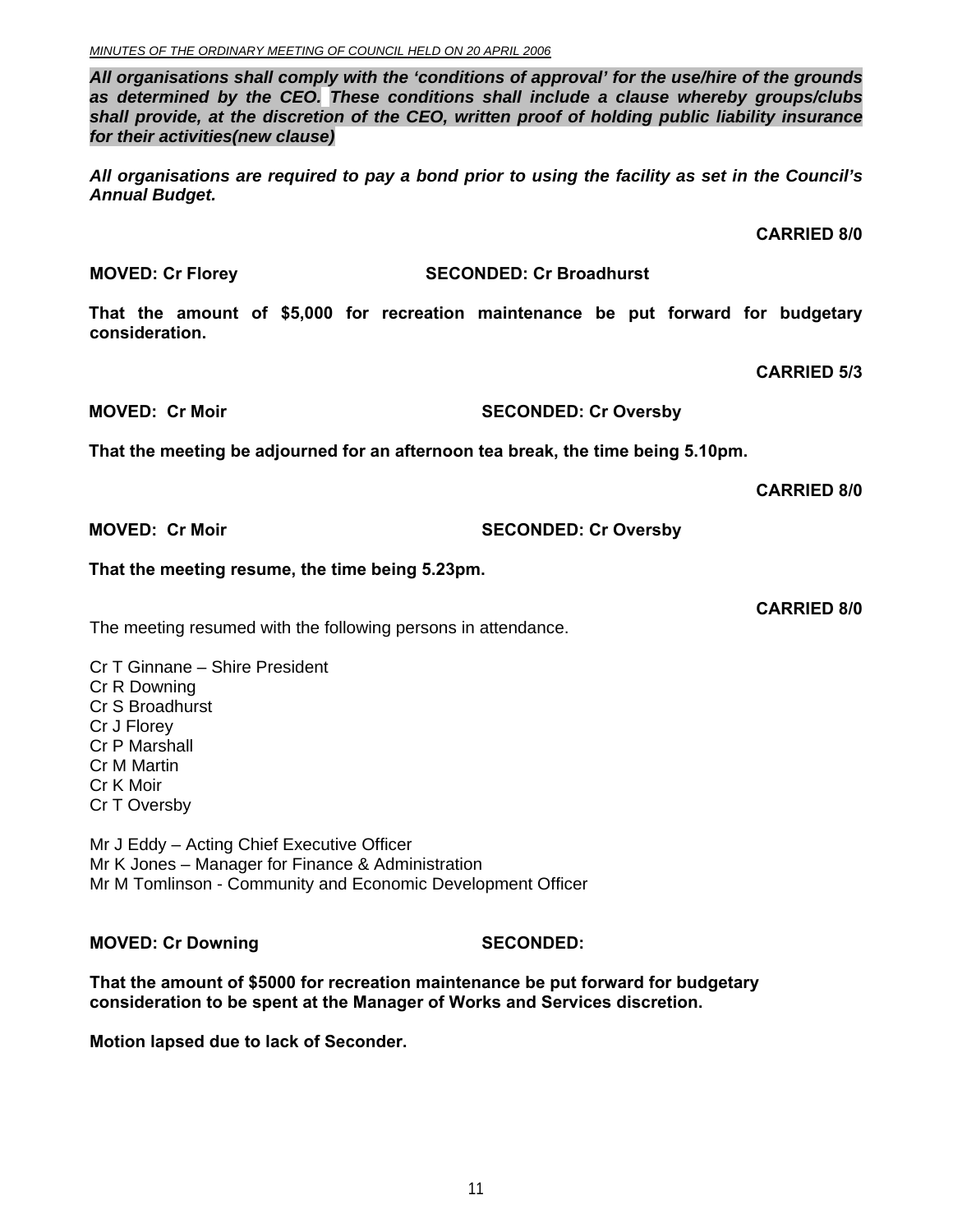#### 7.2.2 Boyup Brook Hotel – Exit Doors

| Proponent:                   | Shire of Boyup Brook                       |
|------------------------------|--------------------------------------------|
| Location:                    | 74 Abel Street, Boyup Brook                |
| <b>Reporting Officer:</b>    | Wayne Jolley                               |
| Date Report Written:         | 28 March 2006                              |
| <b>Enabling Legislation:</b> | Health (Public Buildings) Regualtions 1992 |
| <i>File:</i>                 |                                            |
| Appendices:                  |                                            |

#### **BACKGROUND:**

The Boyup Brook Hotel, 74 Abel Street, as a public building was inspected by the Environmental Health/Building Officer on the 28<sup>th</sup> March 2006.

Two of the required and nominated exit doors for the bar areas open inwards (against the direction of egress), which is contrary to the Regulations.

The Council has discretion to allow the doors to remain as they are under existing legislation.

#### **DETAIL:**

Regulation 14(1) of the Health (Public Buildings) Regulations 1992 states:

*"Except where automatic sliding doors are provided exit doors shall be constructed to open in the direction of egress unless the local government otherwise approves."* 

The purpose of this requirement and general principle is to minimise obstructions in the event that exits must be used to rapidly evacuate a building in an emergency (e.g. fire).

However, the legislation recognises that circumstances may exist that make such a requirement impractical. In this case, the building is quite old and some of the doorways will likely pre-date current requirements.

#### **COMMENT:**

Across the scope of all public buildings, licensed premises are considered to be high risk. However, when considering the Boyup Brook Hotel with other licensed premises, such as large hotels and night clubs, the risk profile is considerably less because:

- it is a small hotel with a maximum bar capacity of 93 people.
- it is a ground floor building only.
- its exits have relatively short distances of travel onto open streets.

Other Councils eg. Shire of Harvey have adopted similar approvals in terms of old hotels.

It is suggested that the Council consider the above recommendation.

The Development Services Committee considered this issue at its meeting held on 10 April 2006 and concurred with the Chief Executive Officer's recommendation.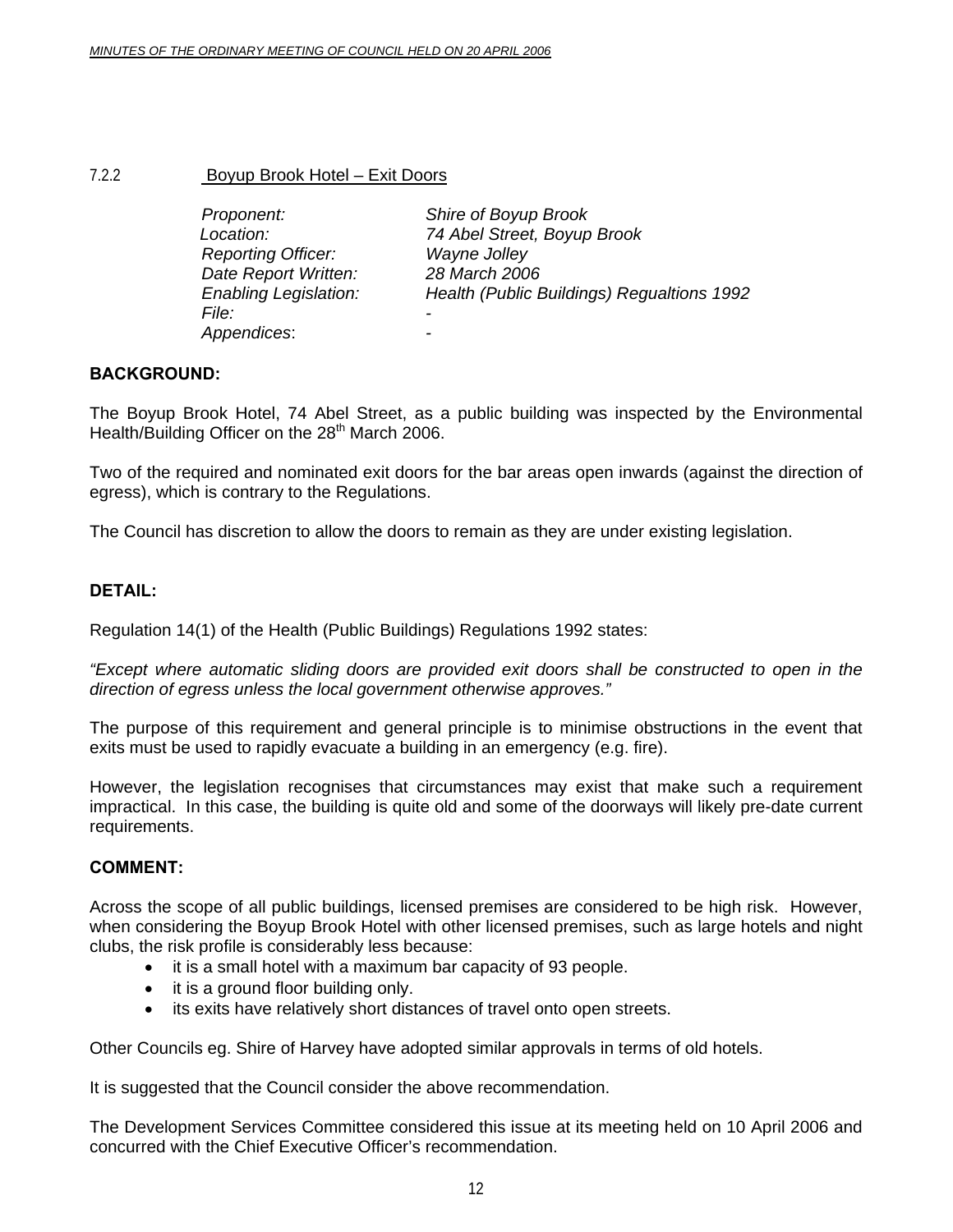#### **MOVED: Cr Moir** SECONDED: Cr Florey

**That the Council exercise its discretion under regulation 14(1) of the Health (Public Buildings) Regulations 1992, to allow certain exit doors nominated by the Environmental Health Officer at the Boyup Brook Hotel to swing inwards (against the direction of egress).** 

**CARRIED 8/0** 

Crs Moir and Martin declared financial interests in the following item and departed the Chambers, the time being 5.25pm.

#### 7.2.3 Lot 2 Moore Rogers Road, Dinninup – Subdivision/Amalgamation

| Proponent:                            | H, C, G and A Rogers                            |
|---------------------------------------|-------------------------------------------------|
| Location:                             | Lot 2 Moore Rogers Rd, Dinninup                 |
| <b>Reporting Officer:</b> Will Pearce |                                                 |
| Date Report Written: 30 March 2006    |                                                 |
|                                       | Enabling Legislation: Town Planning Scheme No 2 |
| <i>File:</i>                          | AS4370                                          |
| Appendices:                           | 1.4 Attached Plan                               |

#### **BACKGROUND:**

The proponent wishes to subdivide Lot 2 Moore Rogers Road into three new lots.

A plan of the proposal and correspondence are attached.

#### **DETAIL:**

Lot 2 has an area of 817.1997 ha.

The new lots will be 283.07ha, 311.62ha and 222.15ha in area if approved.

The Council's 'Subdivisions and Amalgamations' policy states in part that:-

- *"1 In order to achieve the objectives contained in Clause 5.2 of the Scheme, the Council will not generally support the subdivision of land within the Rural Zone into lots having a minimum size of less than 40 hectares except for:* 
	- *a) Amalgamation;*
	- *b) Boundary realignments provided no additional lots are created;*
	- *c) Any subdivision required for public works;*
	- *d) Where the proposal is accompanied with supporting evidence outlining a land suitability and capability study for further development.*
- *2 in considering a plan of subdivision submitted to it for support, the Council shall have regard to the following matters:* 
	- *a) The size, dimensions and shape of each lot;*
	- *b) The situation and planning of each lot in relation to services, both present and prospective."*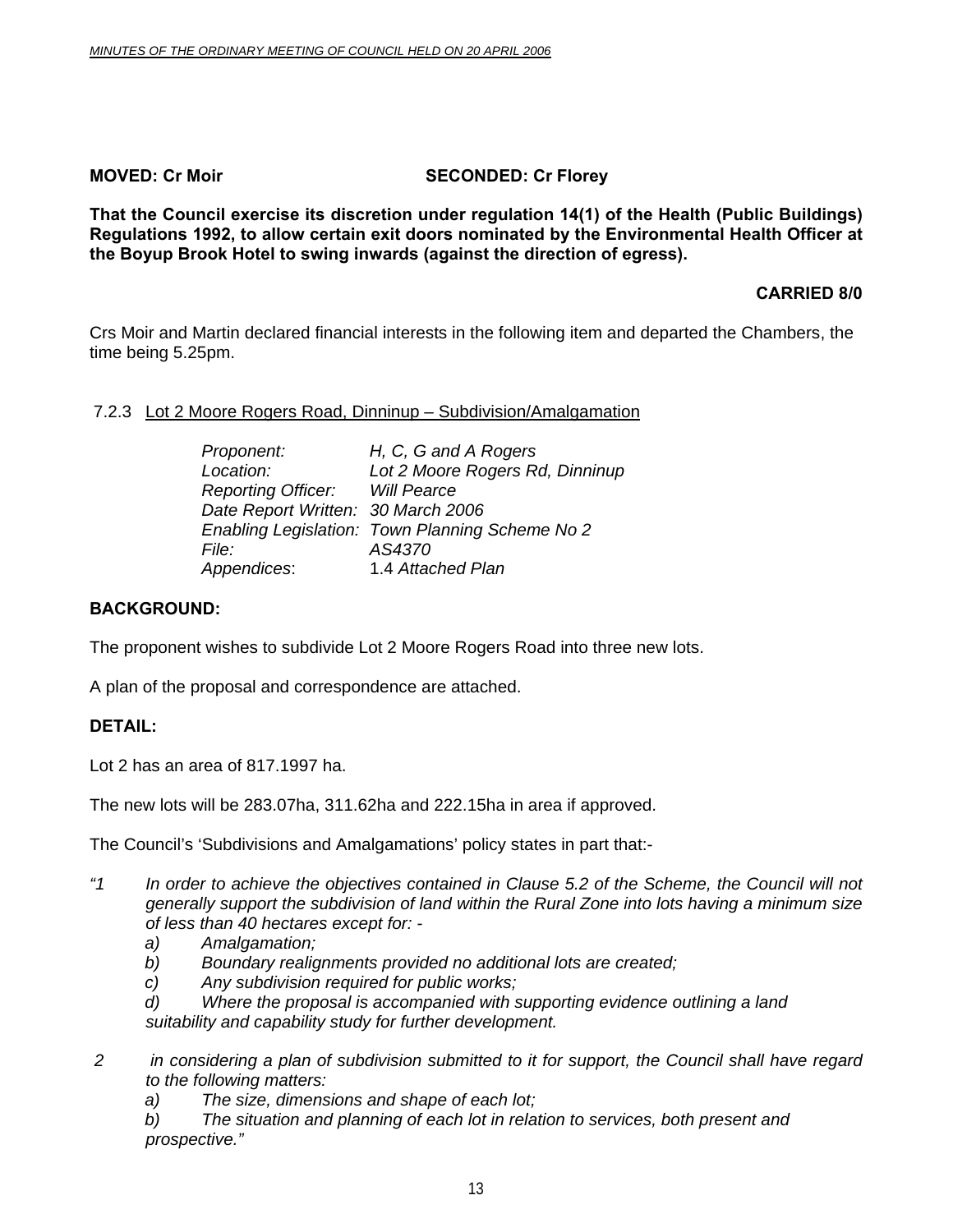#### **COMMENT:**

Moore Rogers Road has been inspected by the Manager of Works and Services. It is in a satisfactory condition in compliance with the Council's 'Road Contribution' policy.

The area of each new lot complies with the Council's policy.

It is suggested that the proposal be supported.

The Development Services Committee considered this issue at its meeting held on 10 April 2006 and concurred with the Chief Executive Officer's recommendation.

#### **MOVED: Cr Florey SECONDED: Cr Broadhurst**

**That the Council supports the proposed subdivision of Lot 2 Moore Rogers Road, Dinninup to create three new lots being 283.07ha, 311.62ha and 222.15ha in area.** 

#### **CARRIED 6/0**

Crs Martin and Moir re-entered the meeting the time being 5.26pm

Cr Florey declared a financial interest in the following item and departed the Chambers, the time being 5.26pm.

#### 7.2.4 Lot 2 Stanton Road, Boyup Brook – Planning Application for a Plant **Nursery**

| Proponent:                         | J Florey                                        |
|------------------------------------|-------------------------------------------------|
| Location:                          | Lot 2 Stanton Road, Boyup Brook                 |
| <b>Reporting Officer:</b>          | Will Pearce                                     |
| Date Report Written: 31 March 2006 |                                                 |
|                                    | Enabling Legislation: Town Planning Scheme No 2 |
| <i>File:</i>                       | AS9050                                          |
| Appendices:                        | 1.5 Correspondence & plan attached              |

#### **BACKGROUND:**

The proponent is seeking to establish a "Plant Nursery" on Lot 2 Stanton Road, Boyup Brook.

The proponent has forwarded general details and a plan to support the application as required by the Shire's Town Planning Scheme No 2 (the 'Scheme') – see attached.

#### **DETAIL:**

The proponent wishes to sell bulk mulch on the subject property currently zoned "Rural" with a total area of 137.8ha.

This type of land use is best described as a "Plant Nursery" and is defined under the Shire's Town Planning Scheme No 2 as…"*land or a building or buildings used for the propagation, rearing and sale of plants and the storage and sale of products associated with horticultural and garden decor" w*hich is permitted at the discretion of the Council ("AA" use).

General requirements under the Scheme include -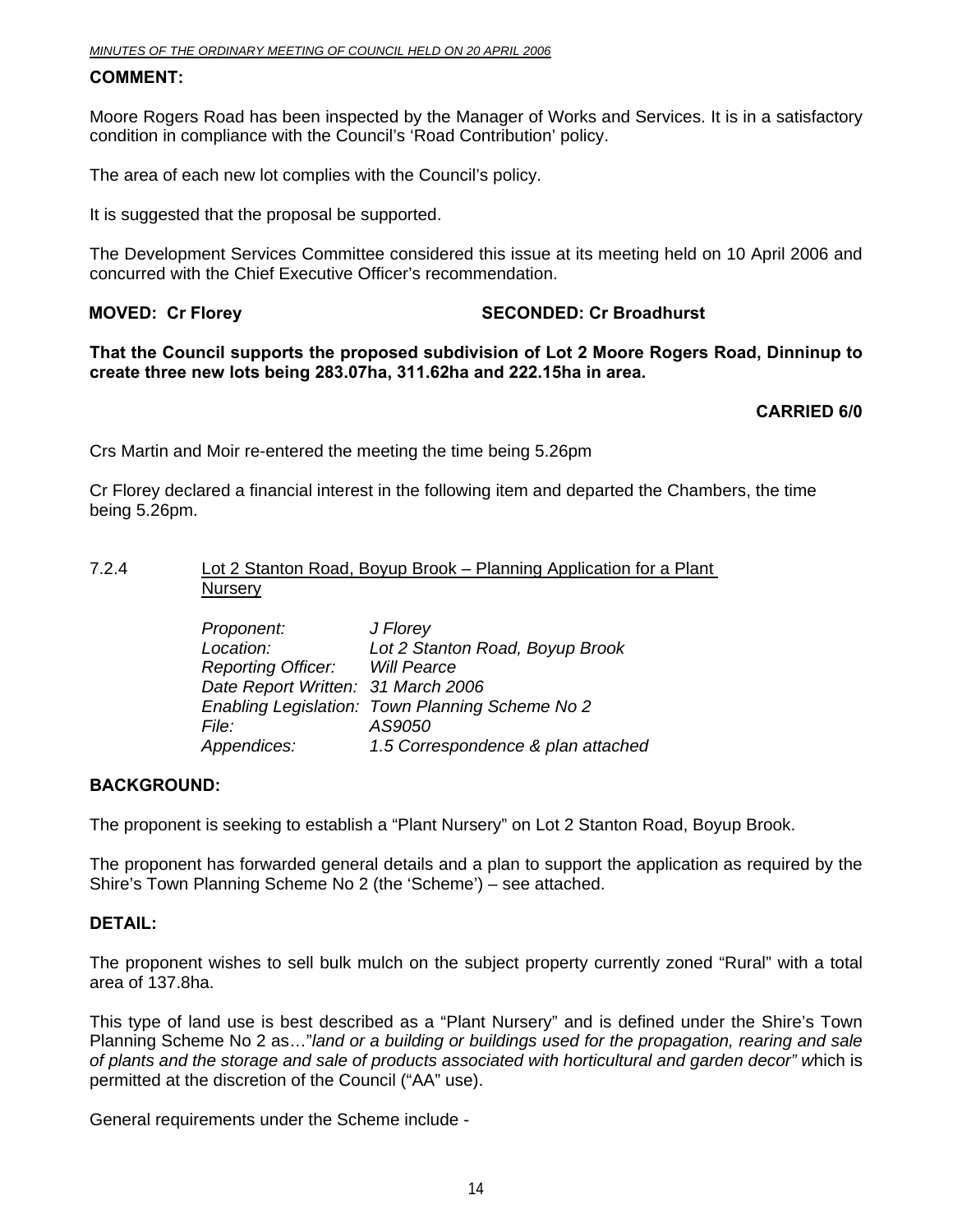- Carparking the applicant does not indicate any carparking areas, however, the Scheme would require that one space for every 100m2 would be required. In this case one (1) spaces would suffice. The Scheme also provides for construction standards of parking areas.
- Landscaping The Scheme states that …. "*landscaping shall be undertaken and maintained to the Council's satisfaction for all development unless, at the option of the Council such landscaping is considered unnecessary".*

It is considered unnecessary to enforce this provision.

• Access – to be located to the satisfaction of the Manager of Works and Services.

#### **COMMENT:**

As there is no Council policy to provide guidance on such a development, this proposal is required to be treated on its merits.

The provision of water, toilet and waste water services has not been indicated on the submitted plan. However, the proponent will not be required to provide these services as there is no shop front for the business.

The overall impact of the proposal on the surrounding rural properties would seem to be minimal.

It is suggested that the Council approves the planning application for a Plant Nurser (sale of mulch only) at Lot 2 Stanton Road, Boyup Brook, subject to the following conditions:-

- 1. compliance with the Town Planning Scheme No 2;
- 2. a minimum of one (1) carparking spaces being provided and constructed, property drained and sealed to the satisfaction of the Manager of Works and Services;
- 3. access being located to the satisfaction of the Manager of Works and Services, with the crossovers being constructed to the Council's design specifications and levels.

The Development Services Committee considered this issue at its meeting held on 10 April 2006 and concurred with the Chief Executive Officer's recommendation, except that the word 'sealed' in clause 2 should be deleted otherwise this would place an unreasonable impost on the proponent.

#### **MOVED: Cr Downing Case Conducts Account SECONDED: Cr Martin**

**That the Council approves a planning application for a Plant Nursery (sale of mulch only) to operate from Lot 2 Stanton Road, Boyup Brook, subject to the following conditions:-** 

- **1. compliance with the Town Planning Scheme No 2;**
- **2. a minimum of one (1) carparking spaces being provided and constructed and properly drained to the satisfaction of the Manager of Works and Services;**
- **3. access being located to the satisfaction of the Manager of Works and Services, with the crossovers being constructed to the Council's design specifications and levels.**

**CARRIED 7/0** 

Cr Florey re-entered the meeting the time being 5.27pm.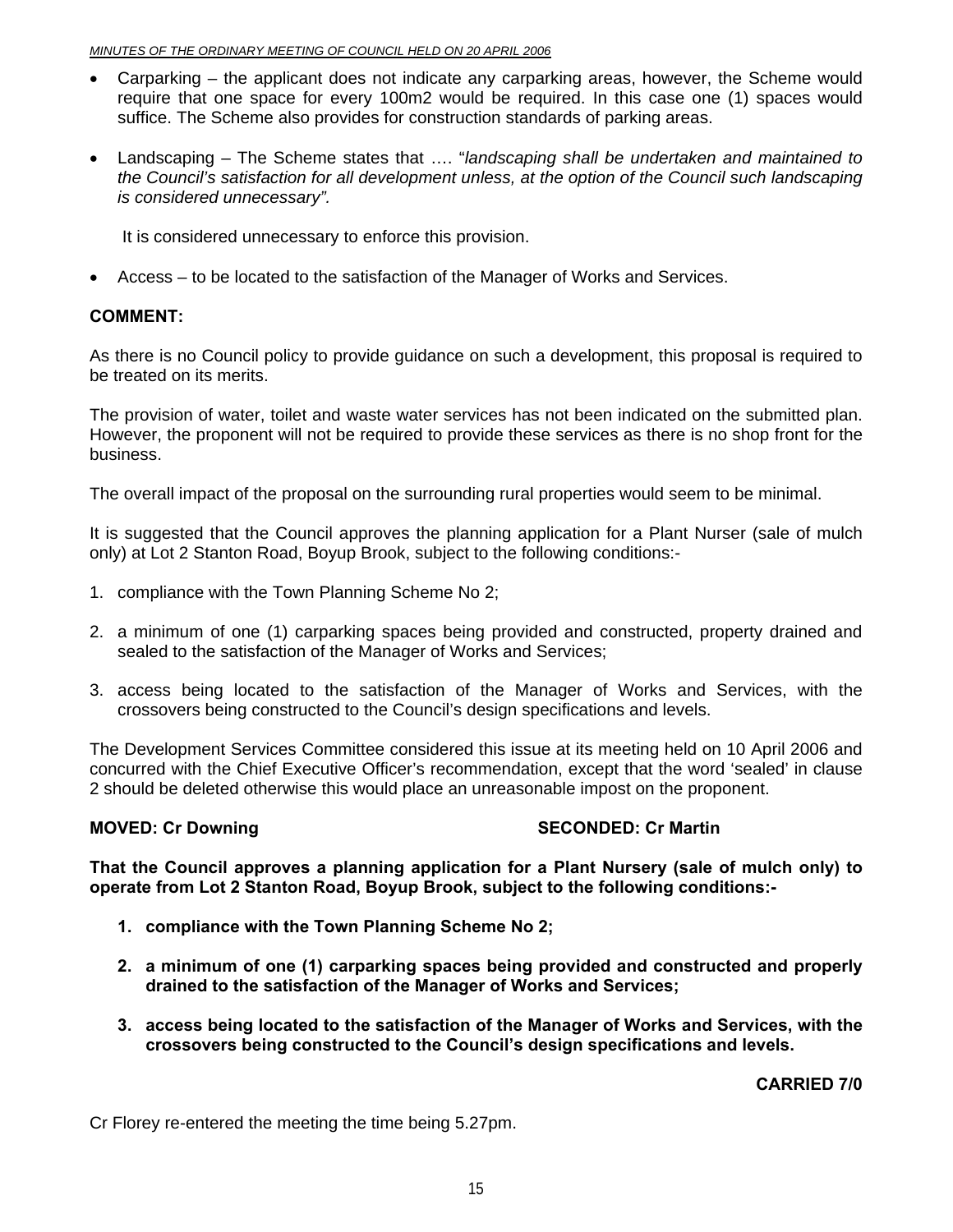#### 7.2.5 Review of Proposed New Building Legislation

 *Proponent: Shire of Boyup Brook Location: Reporting Officer: Wayne Jolley Date Report Written: 5 April 2006 Enabling Legislation: proposed legislation File: Appendices:* 

#### **BACKGROUND:**

An information session regarding the above at the Shire of Dardanup on the 20 February 2006, discussed two pieces of legislation:-

- 1 Imminent amendment of the Local Government (Miscellaneous Provisions) Bill 2005. This is proposed to apply until a new Building Act is introduced.
- 2 The proposed new Building Act.

In the course of reviewing proposed changes staff have examined the Miscellaneous Provisions Amendment Bill and associated documents, the Discussion Paper in relation to the New Building Act and comments that have been prepared and circulated by other country local governments (of , namely:-

- o Shires of Goomalling and Dowerin (Linton Thomas)
- o Shire of Northampton (David Hadden)

#### **DETAIL:**

#### **Description**

A discussion paper titled 'A New Building Act for Western Australia' has recently been released for comment until 28<sup>th</sup> April 2006.

It signals the most significant changes to the system of building control in Western Australia since the introduction of the Building Code of Australia (BCA) in 1989 and purports to follow a national model. It is based on the following regulatory framework:



There are a number of important elements in each step, as described below. Some of will adversely affect the ability of local government (particularly a small country local governments) to either meet statutory responsibilities or to maintain current levels of building control service to their communities. Some of these proposals may also cost ratepayers significantly more without any clear benefit.

#### **1. Project Conception**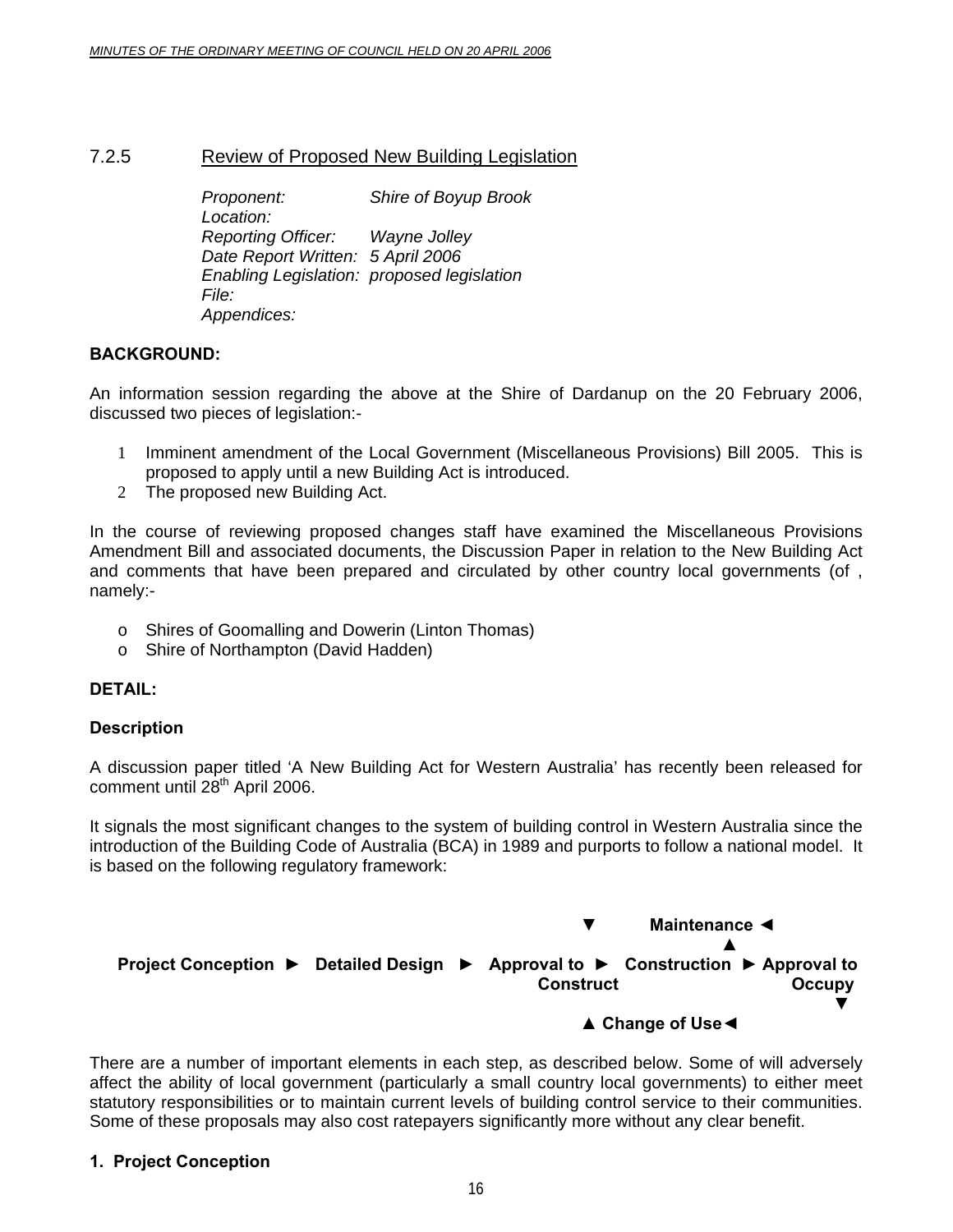This represents the stage at which a landowner decides to initiate a development (e.g. a house). The owner will be responsible for the whole building project although this does not mean that responsibilities cannot be shifted by contracting specialists such as an architect, an engineer and a builder, all of which it is intended will ultimately if not already, be registered.

#### **2. Detailed Design**

The proposed scheme contemplates that there will be a series of specialists involved in the design (e.g. architects, engineers etc.), that they will ultimately be registered and will certify their particular elements of the design. At the end of this phase, the owner will have a package of plans, specifications and certificates ready for submission to the 'License Issuing Authority' (usually the local government).

#### **3. Approval to Construct**

- o There are several types of License Issuing Authorities contemplated including the State Government for State-owned buildings and specialist authorities in certain circumstances (e.g. a large development project spreading across more than one local government). However, local governments will be the prime License Issuing Authority and will be expected to issue licenses and certificates and enforce the legislation.
- o The local government will be required to employ or contract a Building Surveyor, who must be qualified at level 1 or 2 by virtue of either a stipulated degree or diploma respectively. Level 1 officer's will be permitted to approve more complex developments.
- o The Building Surveyor will not check plans against the BCA but rather ensure that all documentation including relevant certificates (e.g. Certificate of Construction Liability from the builder) are in place before the local government issues a Building License to the project owner.
- o The License Issuing Authority will stipulate required inspections during construction, to be carried out by specialist engineers, building surveyors etc. It is expected that the same certifiers used in the design phase will be used in the construction phase, although the Building Surveyor must also determine if additional independent inspections are required.
- o The maximum fee allowed to be charged by the License Issuing Authority will be set by regulation.
- o There will be retrospective provisions for approving unauthorised constructions.

#### **4. Construction**

- o The Builder will certify that the building substantially complies with approved plans and legislation.
- o The License Issuing Authority will have the power to inspect during construction.

#### **5. Approval to Occupy**

- o The project owner must apply for a Certificate of Occupancy on a standard application form.
- o The License Issuing Authority must issue a Certificate of Occupancy after sighting all relevant construction compliance certificates. This represents an additional duty and may require additional resources. The Authority may include conditions relative to the use of the building.
- o Essential services and on-going inspections where required, will be prescribed on the certificates of occupancy.
- o There will be no certificate of occupancy in relation to Class 10 buildings (sheds)
- o There will also be powers to both issue preliminary approval to occupy before all the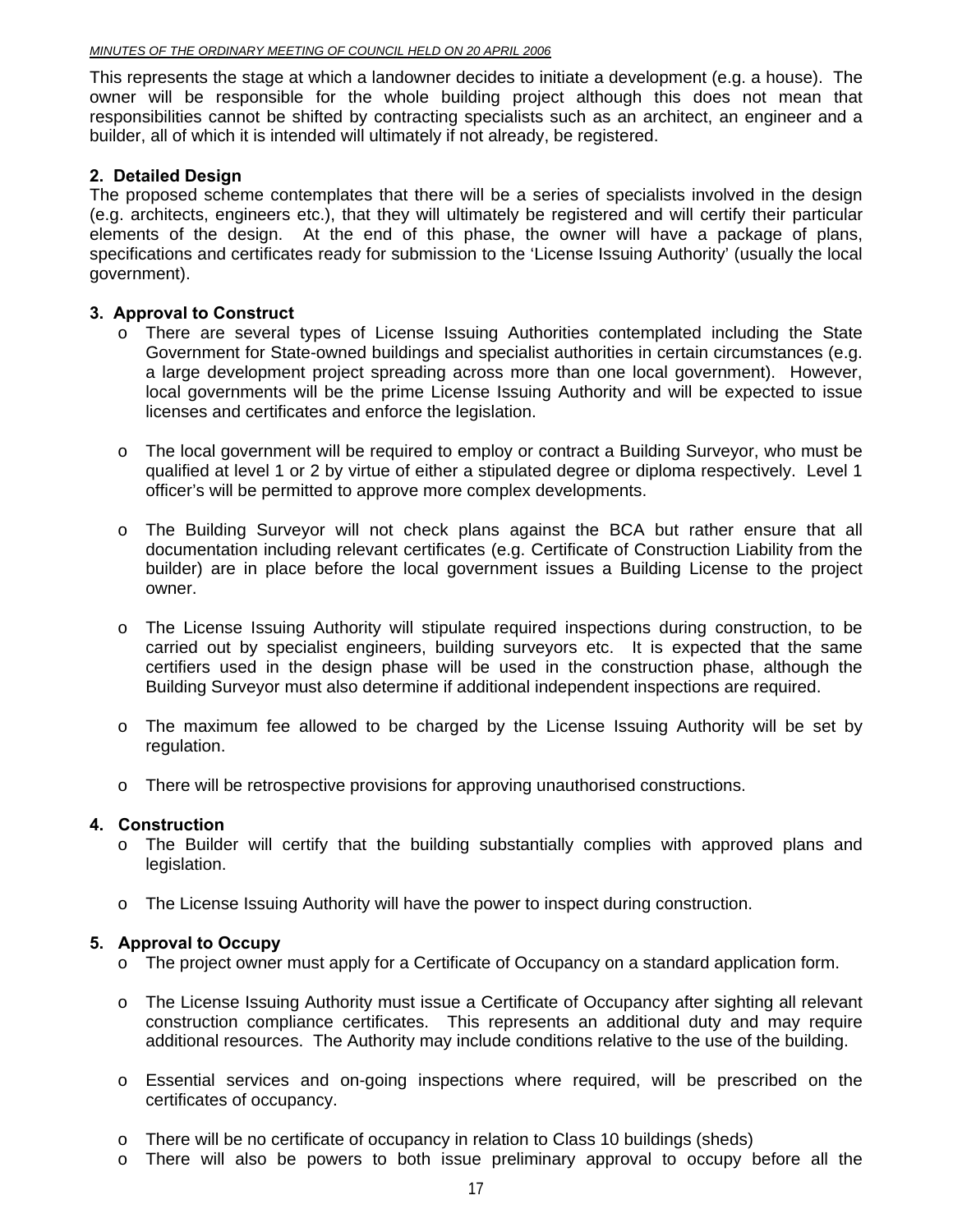#### *MINUTES OF THE ORDINARY MEETING OF COUNCIL HELD ON 20 APRIL 2006*

requirements are fulfilled and to revoke a certificate of occupancy.

#### **6. Maintenance**

- o The License Issuing Authority must periodically review or audit compliance of buildings in respect to building usage and the essential maintenance items set out on the certificate of occupancy.
- o Reviews or audits may be carried out by an independent appropriately registered building surveyor.
- $\circ$  Upon receiving the above or where a change of use is notified, the License Issuing Authority will re-issue a certificate of occupancy for a further period of time.
- o The Licensing Issuing Authority is responsible for enforcement of the proposed Act.

#### **Other General Provisions**

- o The proposed Act will bind the Crown in right of the State, although the State Government may set up its own license issuing authority to approve State owned buildings.
- o Building approvals will apply to all defined buildings throughout the State, with certain stipulated exceptions (e.g. minor structures such as flag poles, aerials, small sheds)
- o Retrospective building approval for unauthorised buildings will be allowed.
- o Maximum building fees will be set by regulation.

#### **COMMENT:**

#### **Local Government Responsibilities:**

The following represents the key areas of responsibility for a local government, most of which can be delegated to its Building Surveyor. A local government must:-

- o Provide license issuing service for its district and issue building licenses
- o Issue building licenses within two weeks of receipt of application
- o Employ or contract a qualified building surveyor
- o Enforce compliance (even that notified by a private certifier)
- o Issue Certificates of Occupancy
- o Periodically review or audit compliance in respect to building usage and essential maintenance.

There are three notable new responsibilities at dot points 2, 5 and 6. In terms of processing approvals within two weeks, this Shire generally meets that requirement. However, the added steps, players and complexity in the process are more likely to create delays outside of the control of the local government but the local government will be held accountable or at least will be obliged to record and defend delays under this new provision. Local governments should support the concept of a 2 week turnaround but resist it being enshrined in legislation.

The other additional duties relative to Certificates of Occupancy and periodic audits of existing buildings will clearly require additional resources in terms of:-

- o Pre-certification inspections and reports
- o Issue of Certificates prescribing periodic inspections of maintenance and essential services, with associated records
- o Periodic inspections as prescribed and consequential follow-up
- o Re-issue of Certificates.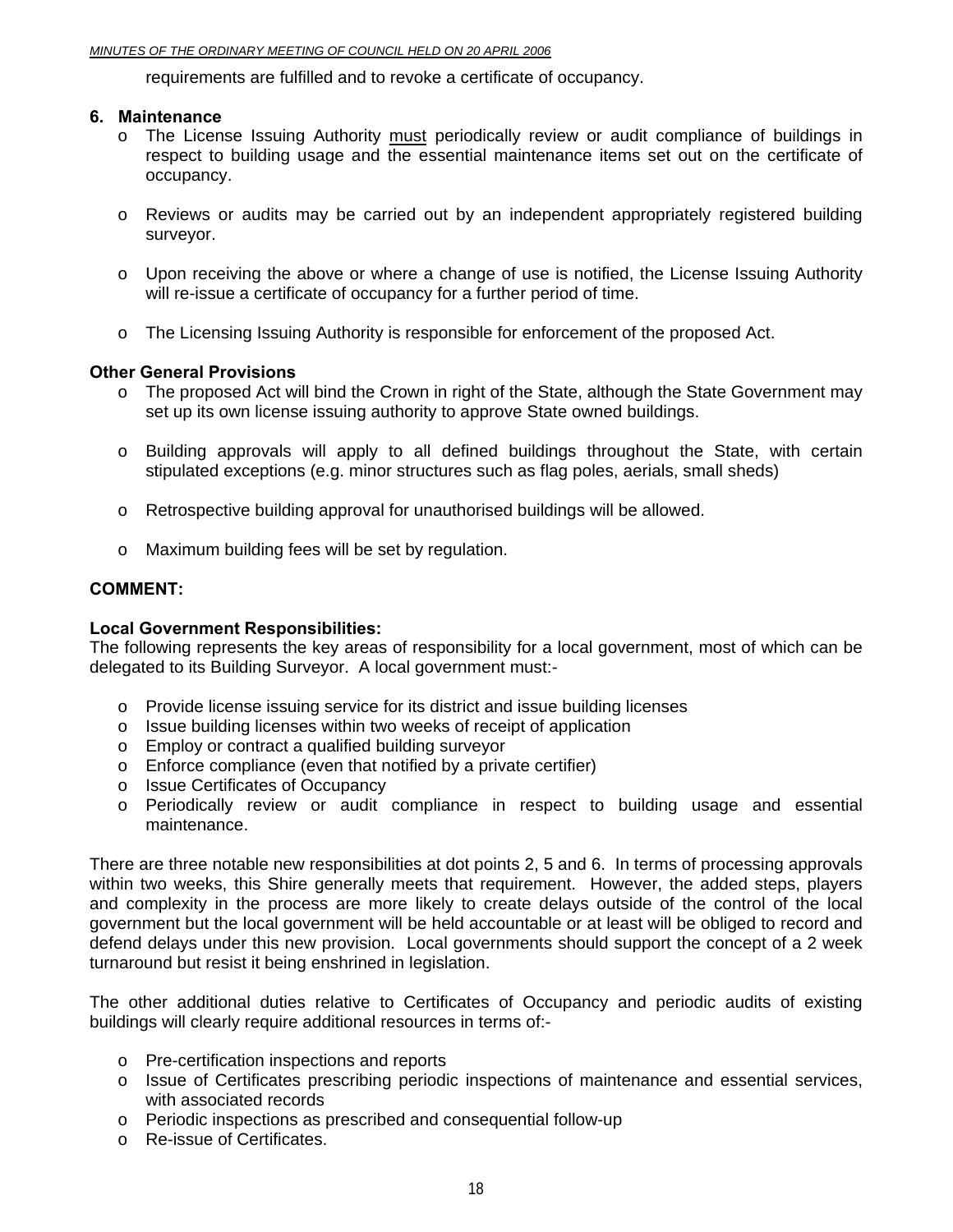#### *MINUTES OF THE ORDINARY MEETING OF COUNCIL HELD ON 20 APRIL 2006*

While enforcement is an existing responsibility, the new system also makes the local government responsible to enforce breaches of the law detected by private certifiers. Moreover, the process will generally involve an extra step because the local government will be required to issue a "building notice" that allows the owner or builder to provide just cause, before it is able to issue a 'building order' that requires rectification.

#### **Added Complexity and Cost**

The proposed new building licensing scheme comprises more steps and more players than the existing system; namely:-

- $\circ$  The collection and submission of relevant certificates by the owner in the design phase;
- o The production of certificates by relevant designers (and builder) in the construction phase, to certify that construction reflects design;
- o The submission/collection of construction certificates in order to issue an approval to occupy.

Although the proposed scheme is systematic, and might work satisfactorily in the metropolitan area, any added steps, involving the need to consult specialists will add time and cost to the building process, particularly in country areas where such professional services are not readily available.

While the local government building surveyor is intended only to ensure that certifications are in place in a building approval application, he/she may also provide some of the certifications required. This would at least assist a country community where specialists have to be imported. The irony is that to do so, the country building surveyor will need to be more competent (and perhaps more qualified) than one that only examines relevant certifications provided by others (more likely to occur in the metropolitan area).

The vast majority of building applications processed in small to medium size country local governments are sheds and houses. At the Eaton information session, an inquiry was made as to what additional steps might be required in terms of building a house but the question was not answered.

While the this Shire currently meets the two weeks turn-around for building applications, additional steps will undoubtedly create more delays putting the Shire, owners and builders under more pressure.

#### **Qualification of Building Surveyors**

This is the most controversial of the proposals in the new Building Act, whereby a local government will only be able to employ Building Officers qualified at one of two levels. It is clear that the vast majority of building officers currently employed by local governments throughout the State (including this Shire) do not hold these qualifications. It seems equally as clear that there is a very substantial deficiency of qualified officers waiting in the wings.

There are no courses of study currently offered in Western Australia for either of these levels. Indeed, at the Eaton information session, the Department of Housing and Works acknowledged that the building approvals system would collapse if all building officers, unqualified in the terms of the new Act, were suddenly removed.

Despite the dependency of the current system on a very large contingency of environmental health/building officers, there are no 'transitional arrangements' to ensure continuity and a seamless transition to the new scheme and this is a very large deficiency in the proposals.

Many local governments, particularly country ones rely on Environmental Health Officers who receive some training in building to perform a dual task. There are many more such officers employed by country local governments than there are pure building surveyors.

Consequently, in previous discussions about new building legislation, agreements have been reached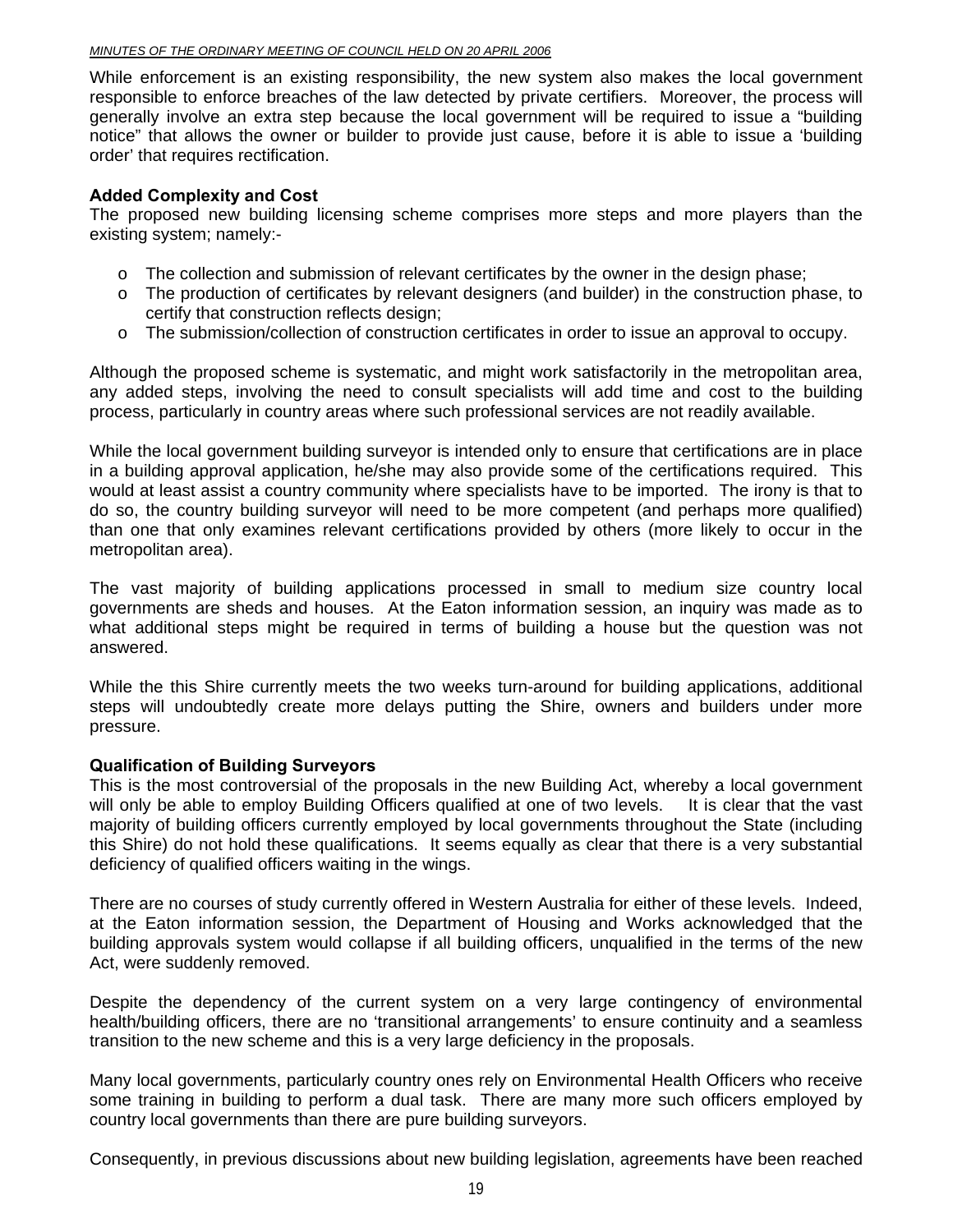about sensible transitional arrangements to ensure as seamless a transition as possible to a new scheme. These arrangements were hinged on either the complexity of building that might be approved by such officers or the size of a local government (i.e. less or greater than 15,000 population).

The former restriction seems to make more sense because it focuses on complexity, which is at the centre of any argument to increase qualifications or to introduce professional registration. A sensible way forward would be to allow existing officers to continue to approve up to two story dwelling houses and sheds, which represents the great majority of the approvals issued by small country local governments. More complex structures (e.g. commercial and public buildings) would be referred to qualified contracted building surveyors.

It is imperative to minimise negative impacts on country communities, local governments and the building approvals system. Any scheme to upgrade the qualifications and competence of building officers needs to be evolutionary rather than revolutionary. It must be supported by local training courses and a Department of Housing and Works proficient in supporting and advising building approval practitioners.

In the late 1970's the environmental health fraternity sought to increase its professional standing through introduction of tertiary qualifications. Instead of imposing the elevated level of qualification through legislation, the education system swapped to a tertiary course of study and over a period of time the level of qualification held by environmental health officers has been upgraded through natural attrition. Now, the vast majority of EHO's hold degrees in environmental health.

#### **Setting Fees**

The discussion paper signals that maximum building license fees that can be charged by local governments will be:-

- o Set by regulations made under the new Building Act
- $\circ$  Less than current fees because the approval process no longer requires the building surveyor to check the plans against the Building Code. Where the local government provides certifications, it is considered a separate service for which presumably another charge can be made.

Maximum fees set by legislation are invariably conservative and lag behind increases in costs, putting local governments at a disadvantage in balancing costs and revenue. As a general principle, local governments should set their own level of fees under the Local Government Act, which sets appropriate checks and balances. Many other local government services are funded in this way and the Building Act should likewise defer fee setting to the Local Government Act.

#### **Summary of Comments on the New Building Act**

1. The new building approval and compliance process is more complicated, has more steps and involves more players than the existing system. These attributes will certainly increase the cost of services and slow down the process, which in turn will affect local government's ability to provide an effective low cost service, particularly in country areas. The new scheme needs to be:

- o Effective, practical and workable for both metropolitan and country areas
- $\circ$  Cost effective, requiring no more resources than are currently provided
- o Free of onerous inspections and requirements to submit certificates as they will add unnecessary costs to home owner
- o Applied to buildings other than outbuildings in rural zoned areas.

2. Local government is required to bear greater responsibility in terms of the building application process (two week's turn-a-round), certificates of occupancy and periodic audits for on-going compliance inspections. This will also affect its ability to provide a service within existing resources and emphasises the need to ensure the new scheme provides the means for local governments to raise the additional resources necessary and the practicality of additional responsibilities.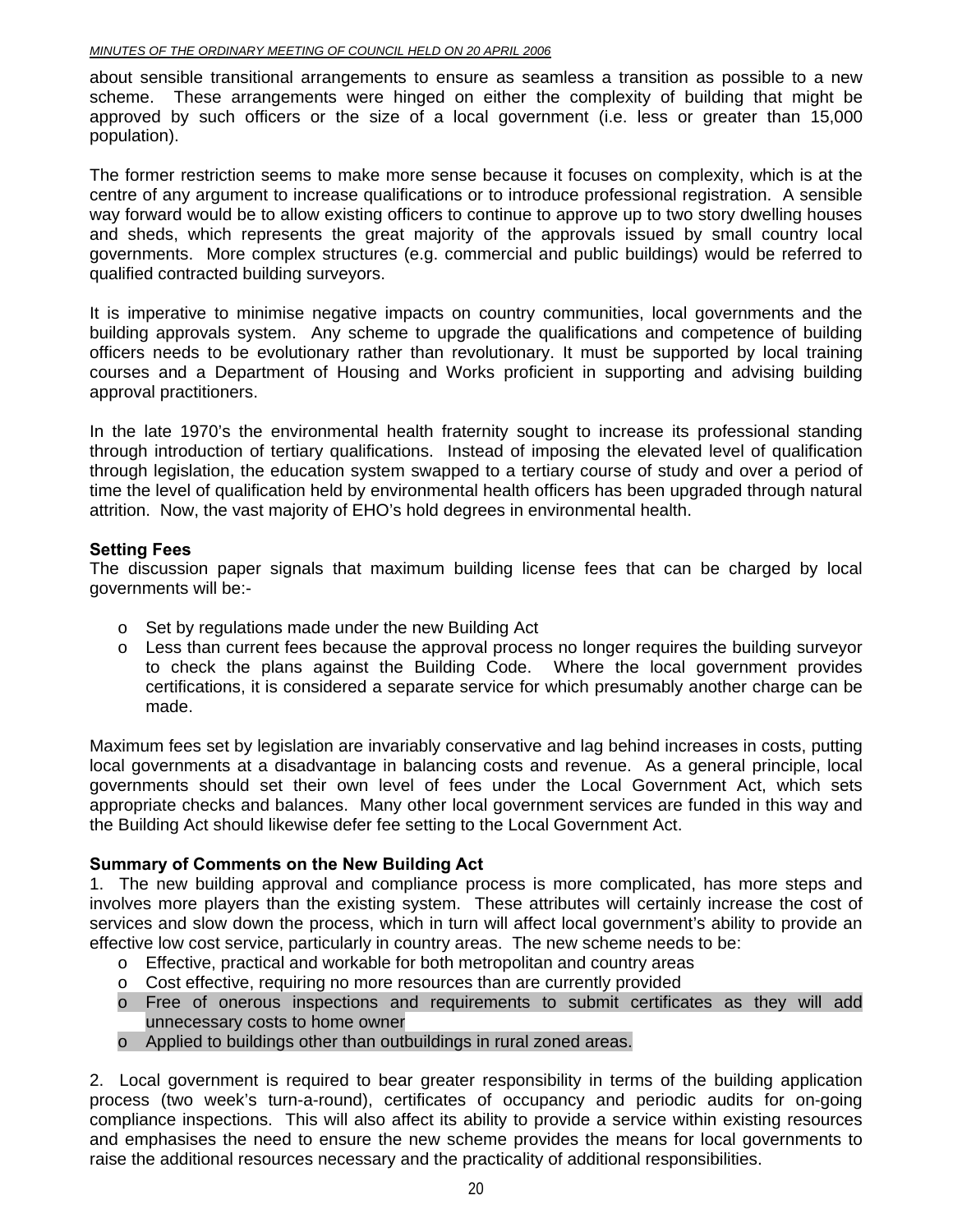3. The introduction of higher qualifications for building surveyors is commendable but impractical in the short term. There is a clear inadequacy of qualified officers to support the current level of building control in WA and just as clear a reliance on existing 'unqualified' officers, particularly in country areas. Any movement towards increasing the qualification level needs to be accompanied by:

- o Recognition of previous discussions and agreements reached in relation to the many existing building officers that do not hold the target qualifications.
- o Medium to long term transitional arrangements that recognise existing unqualified officers. The preference is a system that would allow existing building officers to approve Classes 1 and 10 buildings.
- o The introduction of training courses within Western Australia which will allow local career building officers to 'grow' into the new qualifications.
- o A competent networking, training and support strategy implemented by the Department of Housing & Works, to ensure that all building officers are kept up to date with developments and have a 'centre of excellence' to refer to for advice.

4. The level of fees charged by local governments for building application approvals should not be set by regulation. Such a system is consigned to lag behind cost increases and exacerbate local governments' ability to resource its services. Fees should be set under the Local Government Act as they are for many other services. This will allow each local government to rapidly respond to its own local circumstances, while being constrained common practice amongst its neighbours.

It is suggested that the Council endorse the officer's report and submit it to the Department of Housing and Works by 28 April 2006 as comments in relation to the *Discussion Draft – A New Building Act for Western Australia.* 

The Development Services Committee considered this issue at its meeting held on 10 April 2006 and concurred with the Chief Executive Officer's recommendation and added further points as highlighted above.

#### **MOVED: Cr Moir** SECONDED: Cr Florey

**That the Council endorse the officer's report as amended, submit it to the Department of Housing and Works by 28 April 2006 as comments in relation to the** *Discussion Draft – A New Building Act for Western Australia* **and seek Terry Waldron MLC's support to lobby for the Boyup Brook position to be captured by the new act.** 

**CARRIED 8/0** 

#### 7.2.6 Review of Town Planning Scheme

 *Proponent: Shire of Boyup Brook Location: - Reporting Officer: Will Pearce Date Report Written: 5 April 2006 Enabling Legislation: Town Planning Scheme No 2 File: File: PHP Appendices*: *-* 

#### **BACKGROUND:**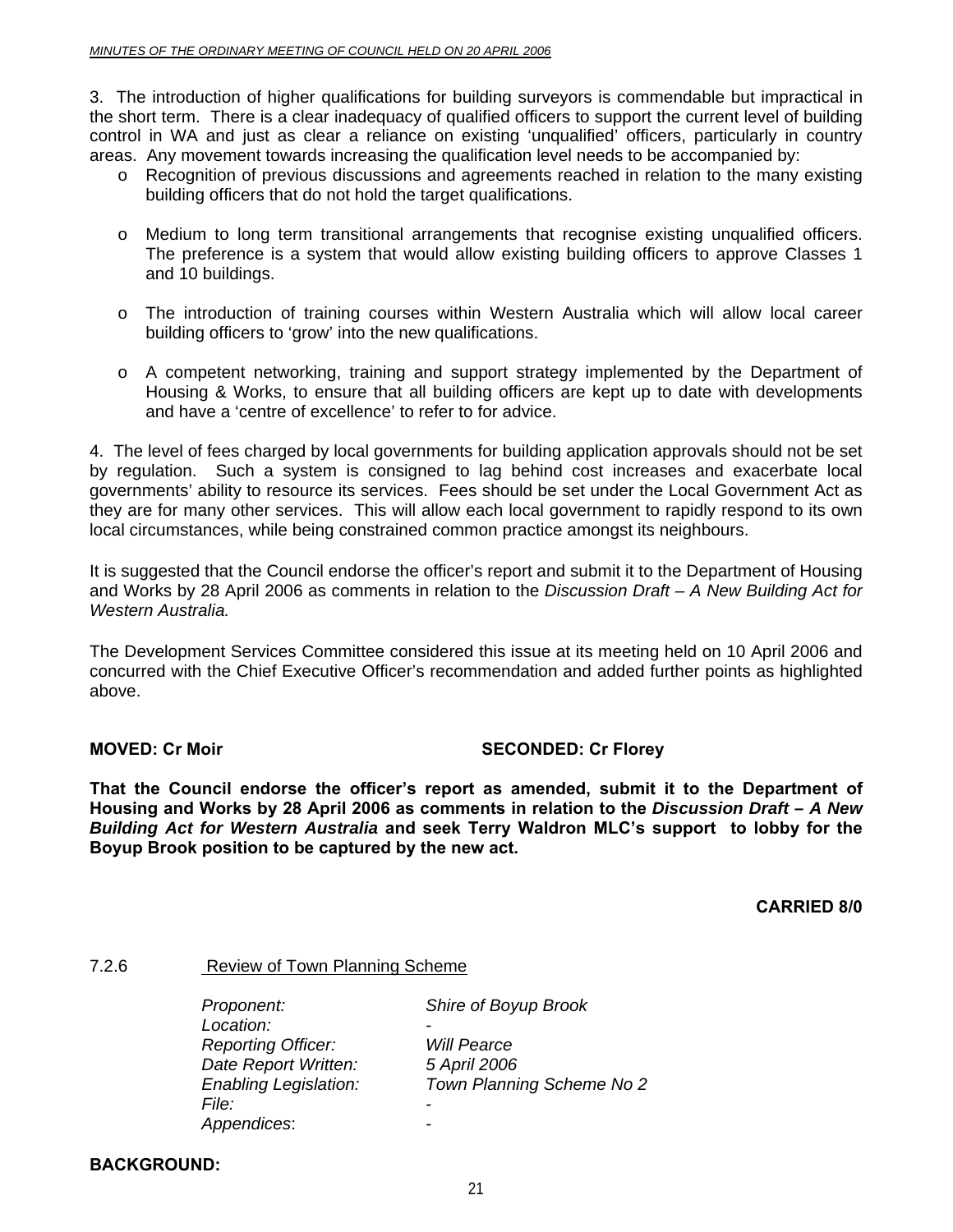It has been suggested that the Shire of Boyup Brook Town Planning Scheme No. 2 (TPS) be reviewed and updated.

Advice has been sought on such a review and is presented for consideration.

#### **DETAIL:**

The CEO sought advice on this matter from the Council's planning consultants, Thompson McRobert Edgeloe. Their response received on 20 March 2006 states:-

"Please find attached the letter regarding the Town Planning Scheme review and Local Planning Strategy.

The issue of rural subdivision will not go away and will have to addressed with the Planning Commission at some stage. Even if Council wants to go out to Tender on the project we would be happy to assist you with preparing the Project Brief.

However if the Commission has not been pushing the 5 yearly review then you should not rush into it as you can always say that you are awaiting the resolution of the Rural Strategy. It might be better to think of what approach to adopt or even prepare a separate townsite strategy in the interim.

I refer to your discussion regarding the review of the Town Planning Scheme and the relationship of this to the Local Planning Strategy.

TPS was gazetted on the  $7<sup>th</sup>$  November 1997 and hence is due for its five yearly review under Section 7AA(1)(b) of the Act. This review is then submitted to the Minister with a recommendation has to what should happen to the Scheme and in the majority of cases the Minister will direct that a new Scheme be prepared.

This is particularly relevant as the current Scheme does not accord with the Model Scheme Text format as contained in the Regulation 27 Town Planning Regulations 1967 and hence it would be expected that the Minister would direct that a new Scheme be prepared to reflect this. The second issue is that Regulation 12A requires that If a Scheme envisages the zoning or classification of land, the local government shall prepare the Scheme Report under Regulation 12 in the form of a Local Planning Strategy.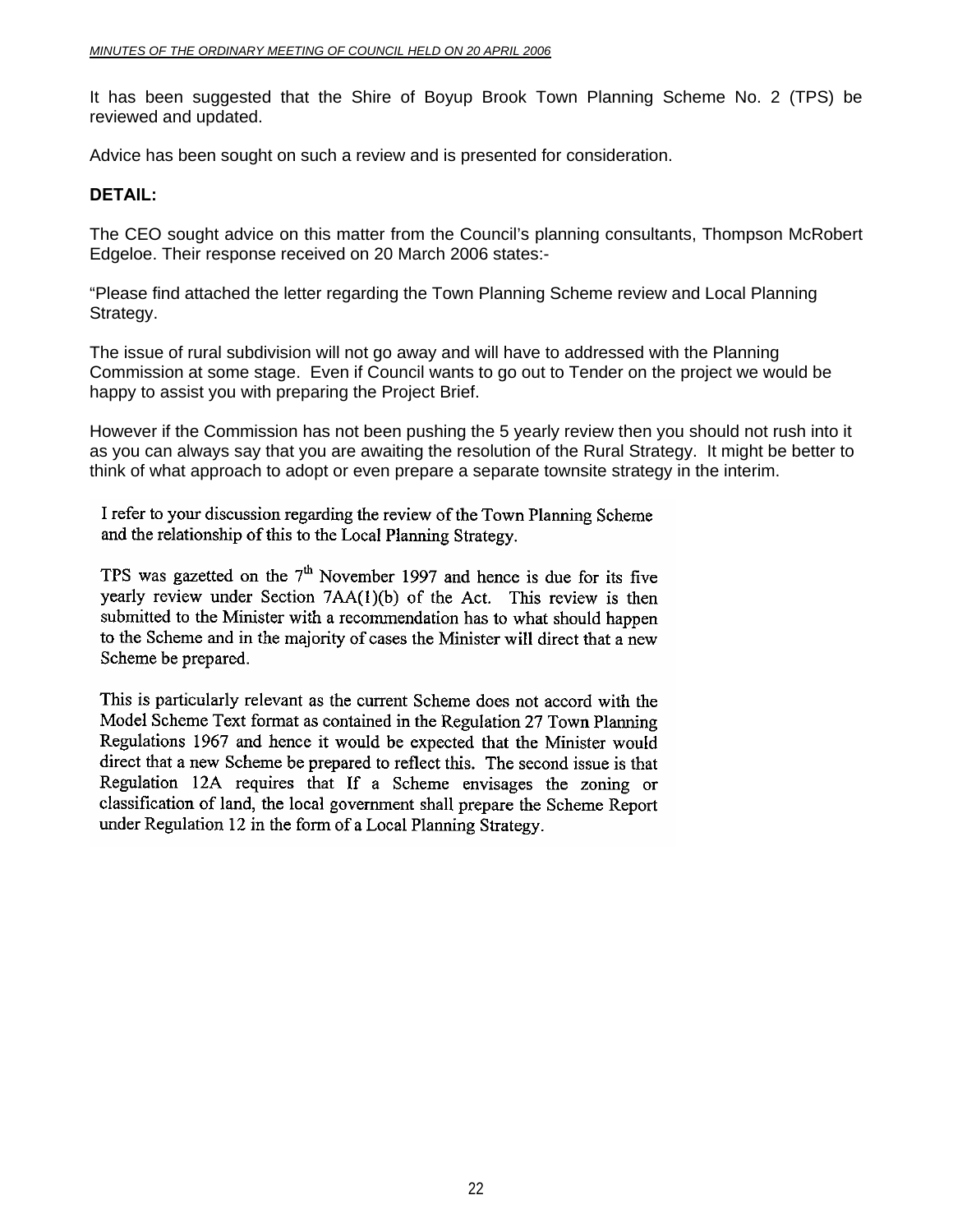The Local Planning Strategy is incorporated in to the Scheme by reference and

- $(a)$ sets out the long-term planning directions for the local government.
- $(b)$ applies State and regional planning policies; and
- $(c)$ provides the rationale for the zones and other provisions of the Scheme.

In essence the LPS is similar to the Rural Strategy but the LPS covers the entire Shire and also addresses Council's Corporate Plan. It should not be a difficult task to covert the Draft Rural Strategy as apart from formatting and updating of information, a townsite strategy would need to be prepared. The townsite strategy would be a section of the report and would address settlement and conservation issues, residential, commercial and industrial land requirements.

However the principal issue of rural subdivision would still need to be addressed and resolved with the Western Australian Planning Commission. Otherwise the Commission is likely to direct that this section of the Strategy be altered in accordance with relevant Policy is Statement of Planning Policy No 2.5 Agriculture and Rural land Use Planning.

In addressing the rural subdivision issue we are aware that some Councils are now "tying" rural lot sizes to land capability classifications ie land with a Class 1 or 2 classification can have a certain lot size while Class 3 or 4 land might have a larger minimum lot size. The important issue is that this matter is negotiated with the Planning Commission and given the history of this issue that any tender specification for the preparing the Local Planning Strategy highlights this need.

You also need to be aware that the preparation of the new Town Planning Scheme will be subject to assessment by the EPA. The EPA will have careful regard to the draft Local Planning Strategy in determining what level of assessment that the Scheme requires. Clearly the objective is avoid any formal level of assessment as this will create significant cost and time issues for Council.

Thee will be three key stages in the project being:

- 1. the review if the current Scheme;
- 2. the completion of the Local Planning Strategy; and
- 3. preparation of the new Town Planning Scheme.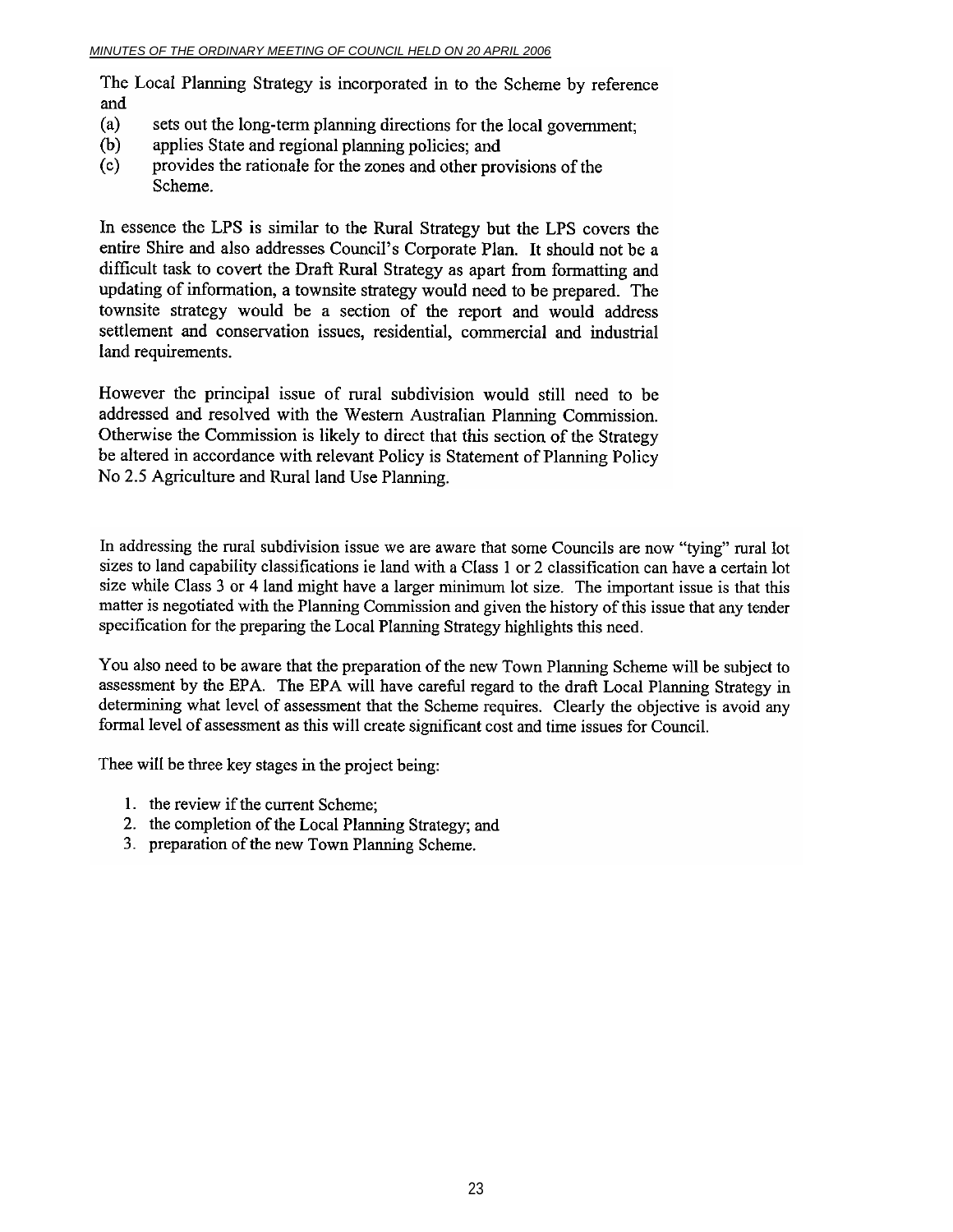The review of the current Scheme requires Council to prepare a report on the adequacy of the current Scheme setting out any issues or concerns in its administration and Council must:

- (i) prepare a consolidation of the scheme incorporating such amendments as have been made to the scheme and are in force; and
- (ii) invite submissions from the public on the desirability of a review of the scheme; and
- (ii) report on all such submissions and the local government's recommendations thereon.

The completion / conversion of the Rural Strategy to a Local Planning Strategy. Discussions will need to be held with the Department for Planning and Infrastructure as to what additional matters need to be incorporated. The Local Planning Strategy will then make the specific recommendations for the proposed zonings in the Town Planning Scheme.

We still take the view that the Local Planning Strategy is a community document and should reflect community values and issues. Council should conduct public workshops during the preparation of the Strategy to identify community issues. The stronger the participation in this the easier it is negotiate with the Commission on those issues.

The Town Planning Scheme should then be a relatively simple project of preparing the Scheme based on the Model Scheme Text provisions and the recommendations of the Local Planning Strategy.

I trust that this is of assistance to you and I would be happy to discuss this process further with either vourself or Council.

#### **COMMENT:**

It is suggested that the Council considers funding the preparation of a Local Planning Strategy, incorporating the existing draft Local Rural Strategy, in the 2006/07 budget.

The Development Services Committee considered this issue at its meeting held on 10 April 2006 and concurred with the Chief Executive Officer's recommendation.

#### **MOVED: Cr Florey SECONDED: Cr Moir**

**That the Council considers funding the preparation of a Local Planning Strategy, incorporating the existing draft Local Rural Strategy, in the 2006/07 budget.** 

**CARRIED 8/0** 

#### 7.2.7 Draft Local Rural Strategy

 *Proponent: Shire of Boyup Brook Location: - Reporting Officer: Will Pearce Date Report Written: 03 May2005 Enabling Legislation: Town Planning Scheme No 2 File: LN/55/001 Appendices: 1.6 Letter attached* 

#### **BACKGROUND:**

The draft Local Rural Strategy (LRS) has been in dispute for two years between the Council and the Minister for Planning and Infrastructure over rural subdivision criteria.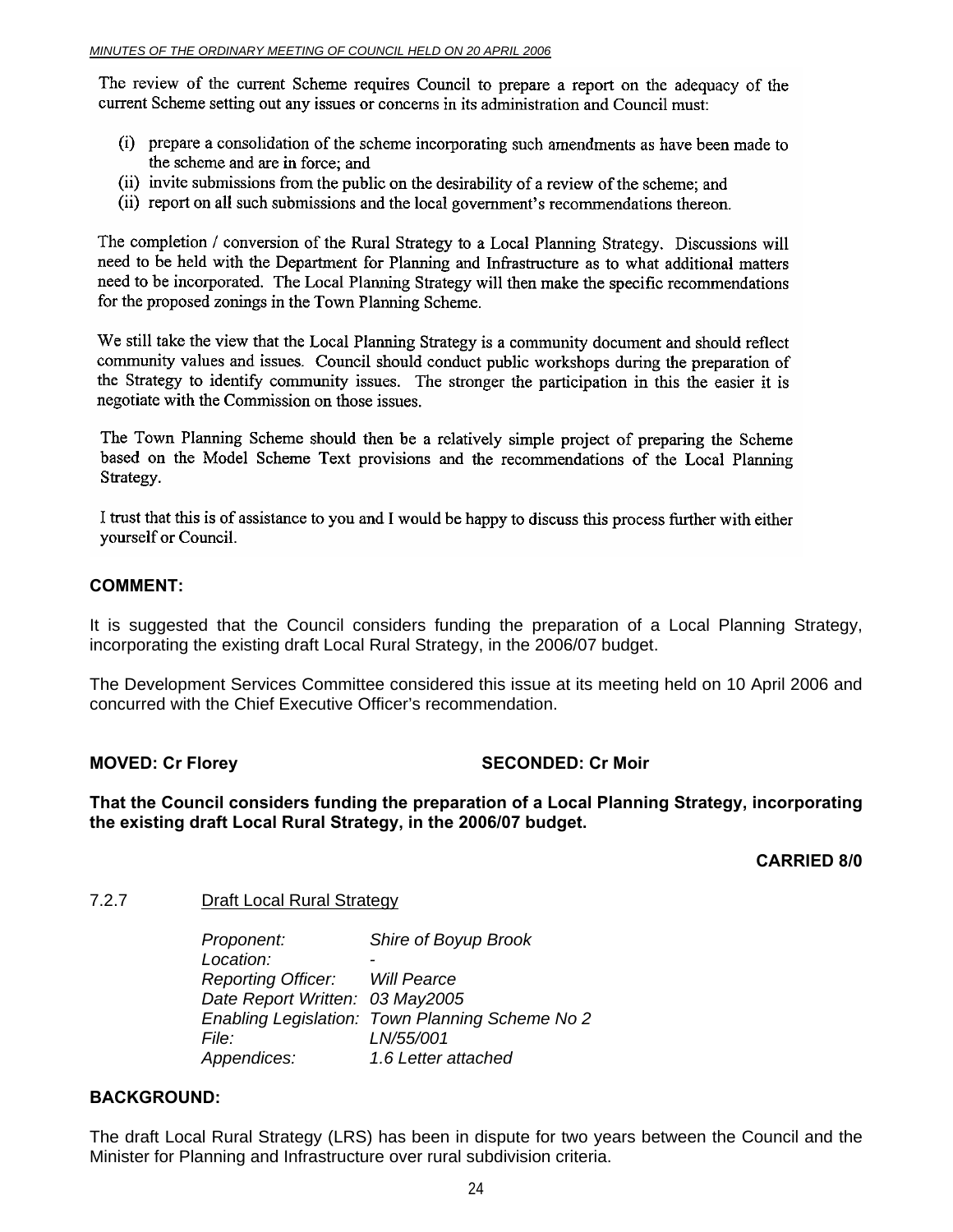In summary, the Council supports 40ha rural subdivisions as-of-right while the Western Australian Planning Commission (WAPC) supports a minimum of 80ha.

The Council at its March 2004 meeting resolved, in part:-

*That the Western Australian Planning Commission is requested to approve the following modifications to the draft Shire of Boyup Brook Local Rural Strategy:-* 

- *1. Farm Restructure Policy shall apply anywhere in the shire 'as-of-right' subject to the area of the resultant lots being no less than the area of the smallest existing lot;*
- *2. Subdivision and Amalgamation Policy 40ha minimum lot size shall apply anywhere in the shire 'as-of-right' because* 
	- *i. SPP11 states that 80ha lot sizes apply only to 'Agricultural Areas of State or Regional Significance' (the WBRS does not identify any such areas in the Shire of Boyup Brook);*
	- *ii. SPP11 states that '… strategies should express the vision of the local government and identify proposals for the future development of the district …';*
	- *iii. The Supreme Court Case of Ingram & Anor v WAPC (2003) clearly states that the WAPC 'erred in law by rigidly applying (state) planning policy that each of the proposed (rural) lots must be economically viable';*

The Council at its July 2004 meeting resolved:-

*'That the Chief Executive Officer's response as presented to the Minister for Planning and Infrastructure in relation to the rural subdivision criteria as presented be endorsed and that the issue be raised politically by:-* 

- *1. seeking the support of the Western Australian Local Government Association (WALGA) for the Shire of Boyup Brook's position;*
- *2. requesting WALGA to arrange for a delegation that includes representatives from the Boyup Brook Shire Council to meet with the Minister for Planning and Infrastructure to discuss the criteria.'*

#### **DETAIL:**

A response from the WAPC (dated 11 December 2005) via WALGA was received on the 15 March 2006 and is attached.

#### **COMMENT:**

The WALGA took some 9 months to write to the WAPC seeking a meeting pursuant to the Council's July 2004 decision. The CEO regularly requested verbally and even during their State Council meeting in February 2005 the WALGA to pursue the matter on Boyup Brook's behalf.

The WAPC took a further 7 months to reply to the WALGA. Only recently has Boyup Brook received the attached correspondence from the WAPC after much agitation by this report's author.

To suggest that the Council has been let down in this matter is certainly clear.

The Shire President and CEO are meeting with the WALGA's President and CEO on 7 April 2006 to discuss various local government issues including our disappointment on the handling of this matter. The committee will be provided with a verbal report on their response from this meeting.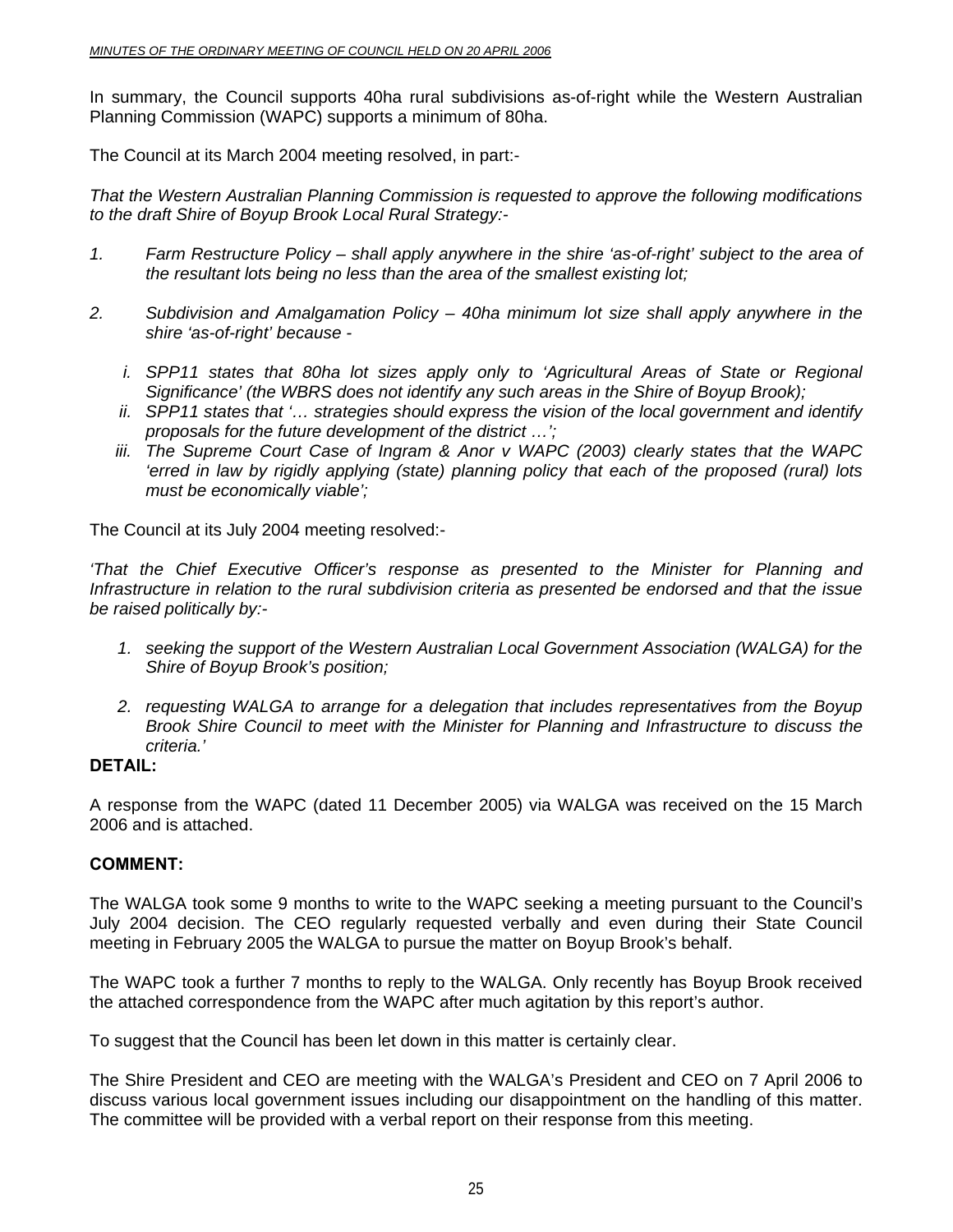It is suggested that the response dated 11 December 2005 from the Western Australian Planning Commission in relation to the draft Local Rural Strategy be received.

The Development Services Committee considered this issue at its meeting held on 10 April 2006 and concurred with the Chief Executive Officer's recommendation.

#### **MOVED: Cr Florey SECONDED: Cr Moir**

#### **That the:-**

- **1. response dated 11 December 2005 from the Western Australian Planning Commission in relation to the draft Local Rural Strategy be received;**
- **2. Western Australian Local Government Association be requested to call the meeting as offered by the WAPC as soon as possible and to invite representatives from the Shires of Boyup Brook, Manjimup and Nannup when confirmed.**

**CARRIED 8/0** 

#### 7.2.8 Economic Development Committee Minutes

| Proponent:                   | Shire of Boyup Brook             |
|------------------------------|----------------------------------|
| Location:                    |                                  |
| <b>Reporting Officer:</b>    | <b>Will Pearce</b>               |
| Date Report Written:         | 12 April 2006                    |
| <b>Enabling Legislation:</b> | <b>Local Government Act 1995</b> |
| <i>File:</i>                 | GO/37/005                        |
| Appendices:                  | 1.7 Minutes                      |

### **BACKGROUND:**

A Meeting of the Economic Development Committee was held on the 5 April 2006.

Minutes of the meeting are laid on the table and circulated (refer to appendix 1.7).

#### **MOVED: Cr Florey SECONDED: Cr Moir**

#### **That the;-**

- **1. Minutes of the Economic Development Committee Meeting held on 5 April 2006, be received;**
- **2. Council considers funding of up to 20 additional powered sites in the 'grain shed' at the Flax Mill at accost of approximately \$7,000 (inc GST) in the 2006/07 budget;**
- **3. Visitor accommodation be a priority in the shire's draft 4 year Forward Plan and Budget comprising of motel style units and chalet / cabin style units;**
- **4. Council approves the 'Business and Industrial Development' and 'Increase the Profile of Boyup Brook' policies as presented for future planning purposes;**
- **5. plan to create four industrial lots along Abel Street and Forbes Street as presented be supported;**
- **6. owners of lot 360 Forbes Street and lot 361 Henderson be requested to consider relinquishing a portion of their lots for the purposes of creating four industrial lots.**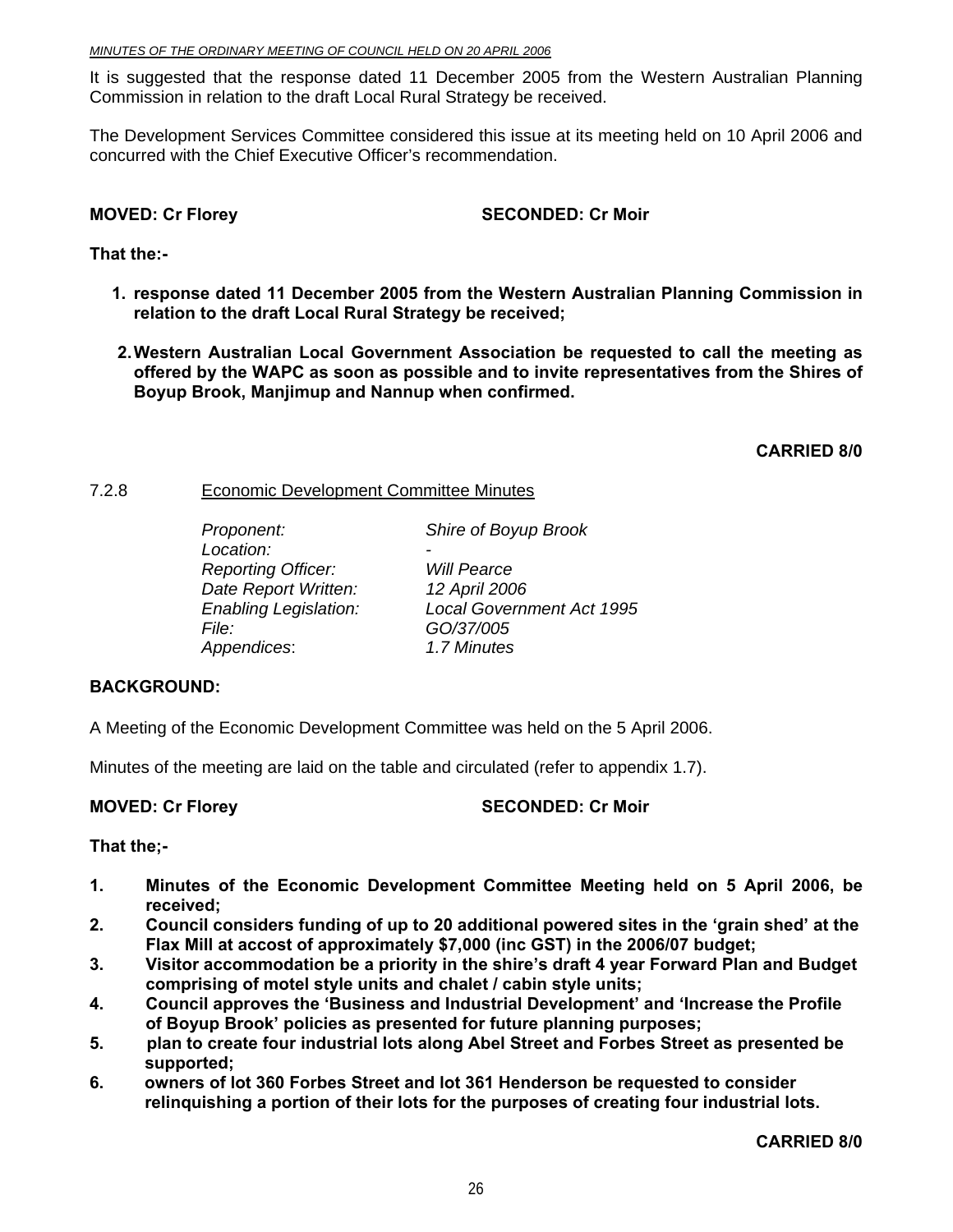#### 7.2.9 Youth Advisory Committee Minutes

| Proponent:                   | Shire of Boyup Brook             |
|------------------------------|----------------------------------|
| Location:                    |                                  |
| <b>Reporting Officer:</b>    | Keith Jones                      |
| Date Report Written:         | 12 April 2006                    |
| <b>Enabling Legislation:</b> | <b>Local Government Act 1995</b> |
| <i>File:</i>                 | IM/37/004                        |
| Appendices:                  | 1.8 - Minutes                    |

#### **BACKGROUND:**

A meeting of the Youth Advisory Committee was held on 28 March 2006.

Minutes of the meeting are laid on the table and circulated (refer to appendix 1.8).

#### **MOVED: Cr Downing Case of Cr Oversby SECONDED: Cr Oversby**

**That the minutes of the Youth Advisory Committee on 28 March 2006 be received.** 

**CARRIED 8/0** 

#### 7.2.10 Bushfire Advisory Committee Minutes

| Proponent:                   | Shire of Boyup Brook             |
|------------------------------|----------------------------------|
| Location:                    |                                  |
| <b>Reporting Officer:</b>    | Keith Jones                      |
| Date Report Written:         | 13 April 2006                    |
| <b>Enabling Legislation:</b> | <b>Local Government Act 1995</b> |
| <i>File:</i>                 | IM/37/004                        |
| Appendices:                  | 1.9 - Minutes                    |

#### **BACKGROUND:**

A meeting of the Bushfire Advisory Committee was held on 11 April 2006.

Minutes of the meeting are laid on the table and circulated (refer to appendix 1.9).

**MOVED: Cr Oversby SECONDED: Cr Martin** 

**That the minutes of the Bushfire Advisory Committee on 11 April 2006 be received.**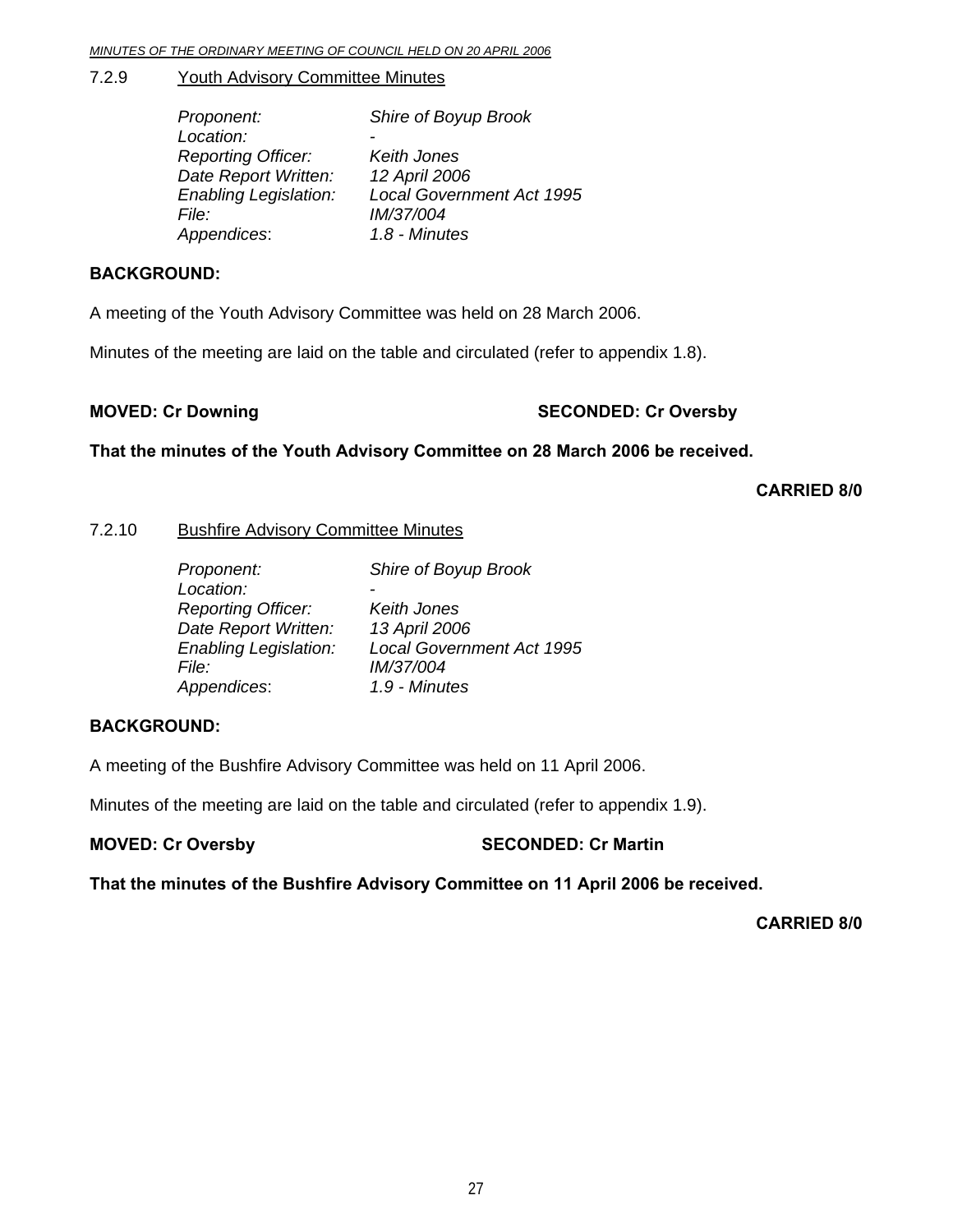### **7.3 CORPORATE SERVICES**

7.3.1 Accounts for Payment and Financial Status

*Proponent: Shire of Boyup Brook*  Location:  *Reporting Officer: Keith Jones Date Report Written: 13 April 2006 Enabling Legislation: Local Government Act 1995 File: FM/10/003 Appendices*: *1.10 – Payments – 1.11 - Statement* 

#### **BACKGROUND:**

A monthly financial report is presented for consideration.

#### **DETAIL:**

The accounts for payment up to 13 April 2006 are attached (see Appendix 1.10).

The Account Balances for the various accounts as at 31 March 2006 are:-

| • Municipal Account     | \$454,351.95 |
|-------------------------|--------------|
| • Shire Clerk Advance   | \$ 278.08    |
| • Shire Medical Account | \$88,452.94  |
| • Trust Account         | \$35,177.59  |

Investments secured with the Commonwealth Bank maturing 2 May 2006 are:-

• Reserves Account Term Deposit  $$56,732.72 \text{ @ } 5.47\%$ 

As at 13 April 2006 \$106,965.11 in rates was outstanding.

As at 13 April 2006 Sundry Debtors was \$ 155,585.42 and Sundry Creditors was nil.

**MOVED: Cr Downing Case Conducts Account SECONDED: Cr Martin** 

**That the accounts as presented totaling \$476,993.94 as-**

- **1 cheque voucher numbers 14799-14914 be approved for payment;**
- **2 paid by**
	- **a) direct electronic payments through the Municipal Account;**
	- **b) cheque voucher numbers 2052-2055 paid through the Chief Executive Officer's Advance Account;**

 **be endorsed.**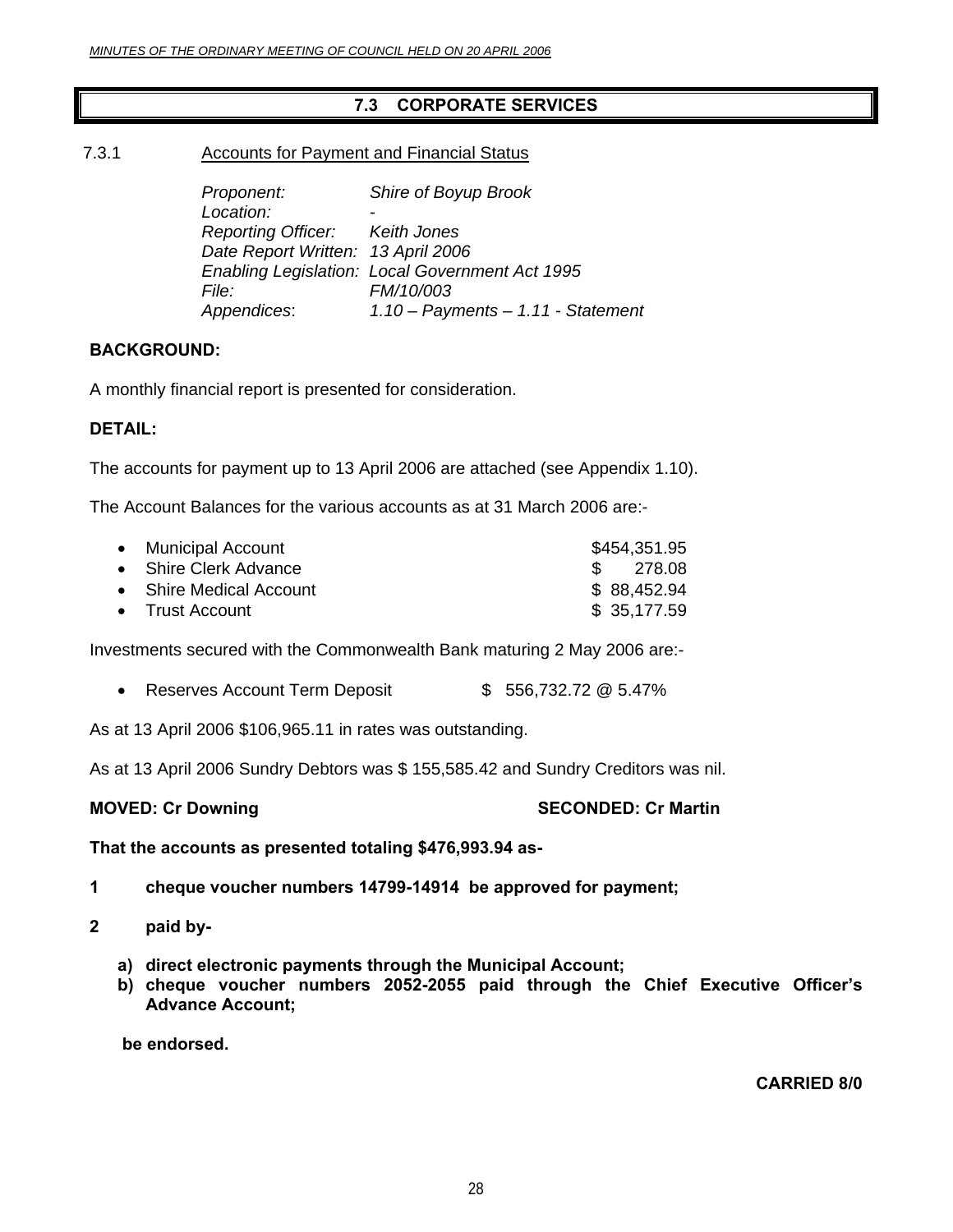7.3.2 Register of Sealed Documents

| Proponent:                   | Shire of Boyup Brook             |
|------------------------------|----------------------------------|
| Location:                    |                                  |
| <b>Reporting Officer:</b>    | <b>Will Pearce</b>               |
| Date Report Written:         | 6 April 2006                     |
| <b>Enabling Legislation:</b> | <b>Local Government Act 1995</b> |
| File:                        | CM/51/001                        |
| Appendices:                  |                                  |

#### **BACKGROUND:**

The documents referred to in the recommendation have been sealed since the 16 February 2006 Council Meeting.

#### **MOVED: Cr Downing Case Conducts Account SECONDED: Cr Moir**

**That the following documents sealed since 16 February 2006 Ordinary Council meeting be noted:-** 

#### **DATE PARTICULARS**

| 29/3/06 | Debenture Loan 115 for \$110,000 - 1 Rogers Avenue       |
|---------|----------------------------------------------------------|
| 29/3/06 | Debenture Loan 114 for \$200,000 - Swimming Pool Upgrade |
| 6/4/06  | Deed Poll - WA Tourism Commission - Flax Mill            |

**CARRIED 8/0** 

#### 7.3.3 Audit and Finance Committee Minutes

| Proponent:                   | <b>Audit and Finance Committee</b> |
|------------------------------|------------------------------------|
| Location:                    |                                    |
| <b>Reporting Officer:</b>    | <b>Will Pearce</b>                 |
| Date Report Written:         | 23 March. 2006                     |
| <b>Enabling Legislation:</b> |                                    |
| File:                        | FM/37/001                          |
| Appendices:                  | 1.12 - Minutes                     |
|                              |                                    |

#### **BACKGROUND:**

An Audit and Finance meeting was held on the 21 March 2006.

Minutes of the meeting are laid on the table and circulated (refer to appendix 1.12).

#### **MOVED: Cr Florey SECONDED: Cr Broadhurst**

**That the minutes of the Audit and Finance Committee Meeting held on 21 March 2006 be received.**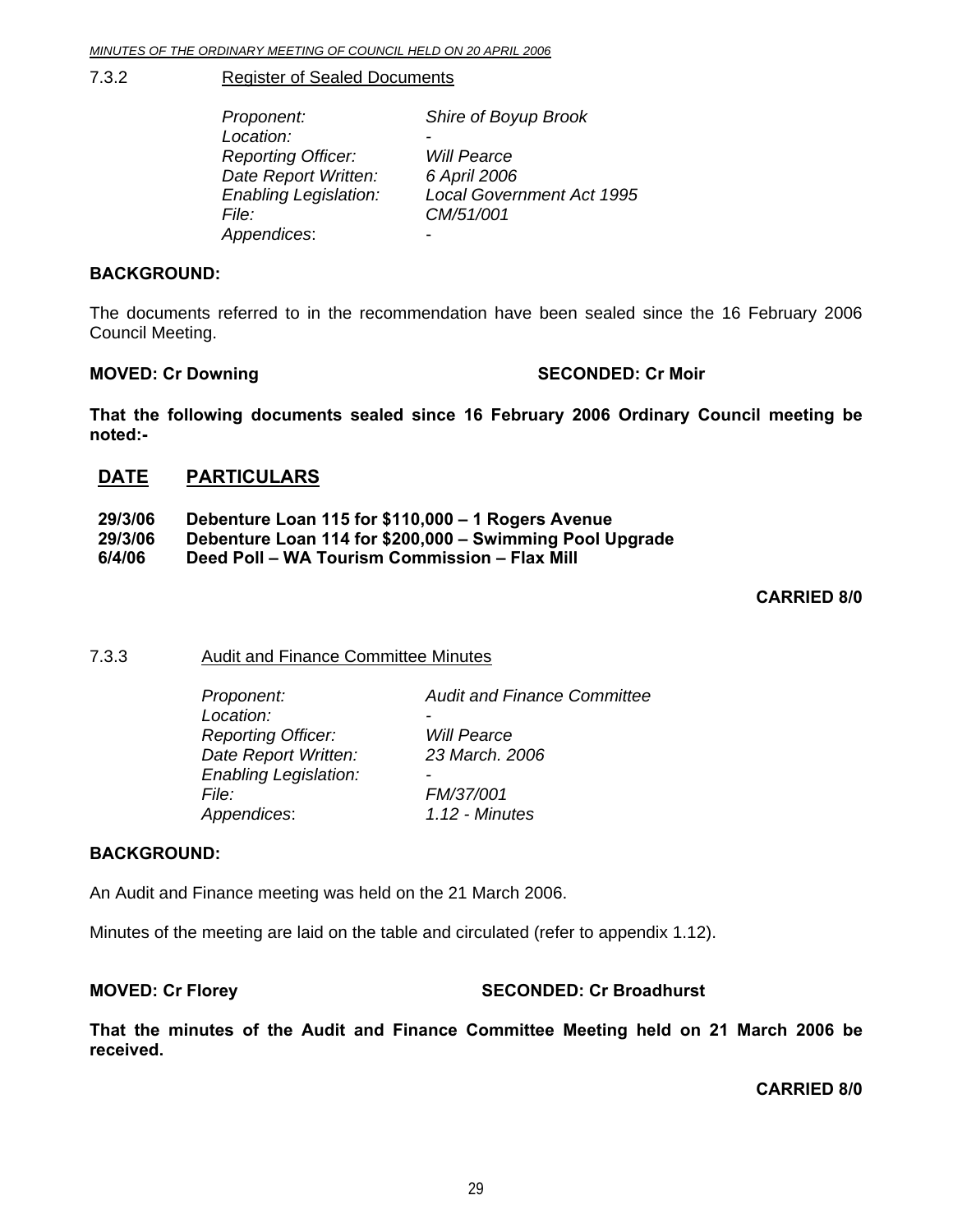#### 7.3.4 Western Australian Local Government Association 2006 AGM

*Proponent: Western Australian Local Government Association (WALGA) Location: - Reporting Officer: Will Pearce Date Report Written: 5 April 2006 Enabling Legislation: Local Government Act 1995 File: GR/31/002 Appendices*: 1.13 Correspondence

#### **RECOMMENDATION:**

**That the Council considers submitting agenda items for the 2006 Annual General Meeting of the Western Australian Local Government Association.** 

#### **BACKGROUND:**

The AGM for the Western Australian Local Government Association (WALGA) will take place on Sunday 06 August 2006.

Members of Local Governments are invited to submit motions for inclusion on the agenda for consideration at the 2006 AGM.

#### **DETAIL:**

The attached correspondence (appendix 1.13) including guidelines should be followed by members in the formulation of motions:-

#### **COMMENT:**

It is suggested that the Council considers submitting agenda items for the 2006 Annual General Meeting of the Western Australian Local Government Association.

#### 7.3.5 Review of the Western Australian Emergency Management Act 2005

*Proponent: Fire and Emergency Services Authority* Location:  *Reporting Officer: Will Pearce Date Report Written: 7 April 2006 Enabling Legislation: Emergency Management Act File: GR/31/002 Appendices*: -

#### **BACKGROUND:**

The Emergency Management Act was passed by Parliament on 24 December 2005.

This report provides a summary of the legislation with no decisions required at this time.

#### **DETAIL:**

The following is a brief summary of the Act and an outline of those provisions which most affect or obligate a local government.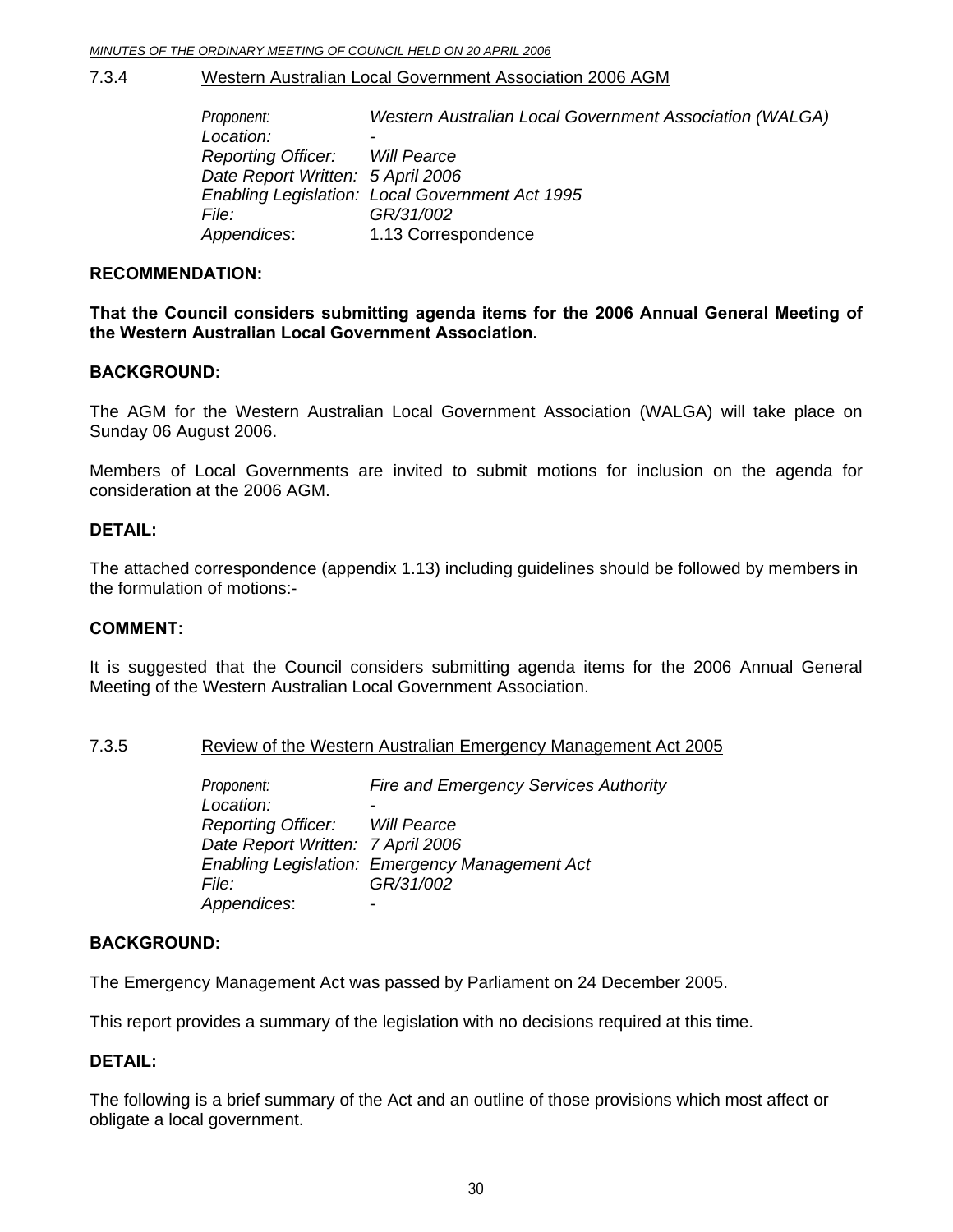#### **STRUCTURE**

There are 10 Parts as follows:

#### **Part 1 – Preliminary**

This includes:

- o Definitions
- o Prescription of HMA's
- o Delegation
- o Prescription of combat agencies
- o Relationship to other Acts
- o Limitations

*Most importantly, this Act binds the Crown in right of the State.* 

#### **Part 2 – State arrangements**

This Part is divided into 4 Divisions and refers to the functions, powers, delegations, reporting and other matters in relation to:

- o Division 1 The State Emergency Coordinator
- o Division 2 The State Emergency Management Committee (SEMC)
- o Division 3 The State Emergency Coordination Group
- o Division 4 Emergency management districts *(this division applies to local government and will be described in more detail later in this report)*

#### **Part 3 – Local arrangements**

This Part is the most applicable to local government and is divided into 3 Divisions, namely:

- o Division 1 Local emergency authorities
- $\circ$  Division 2 Emergency management arrangements for local governments
- o Division 3 Powers of local governments during cyclones

*This is the Part that most applies to local government and will be described in more detail later in this report.* 

#### **Part 4 – Hazard management**

This Part is divided into 2 Divisions and deals with the declaration, extension and revocation of emergency situations as well as authorization of HMA officers. *It may apply to local government in the unlikely event that it is prescribed as a HMA under S4 of the Act).* 

#### **Part 5 – State of emergency**

This Part is divided into 3 Divisions and deals with the declaration, duration, extension and revocation of a State of emergency (*by the Minister*). It also covers appointment and functions of "Authorised officers" and the establishment, procedures and functions of a "State Disaster Council".

#### **Part 6 – Emergency powers**

This Part is divided into 3 Divisions and sets out the powers which may be exercised in either an emergency situation or a state of emergency and the relevant procedures. *These powers relate to hazard management officers from HMA's or authorized officers appointed by the State Emergency Coordinator and who are unlikely to come from a local government.* 

#### **Part 7 – Compensation and insurance**

This Part is divided into 3 Divisions which cover:

- o Entitlement to, application for and procedures relating to compensation
- o Review of compensation decision
- o Policies of insurance

*There are several sections that impact, albeit positively on local government, which will be outlined later in this report.* 

#### **Part 8 – Offences**

This Part deals with offences relating to:

o Obstruction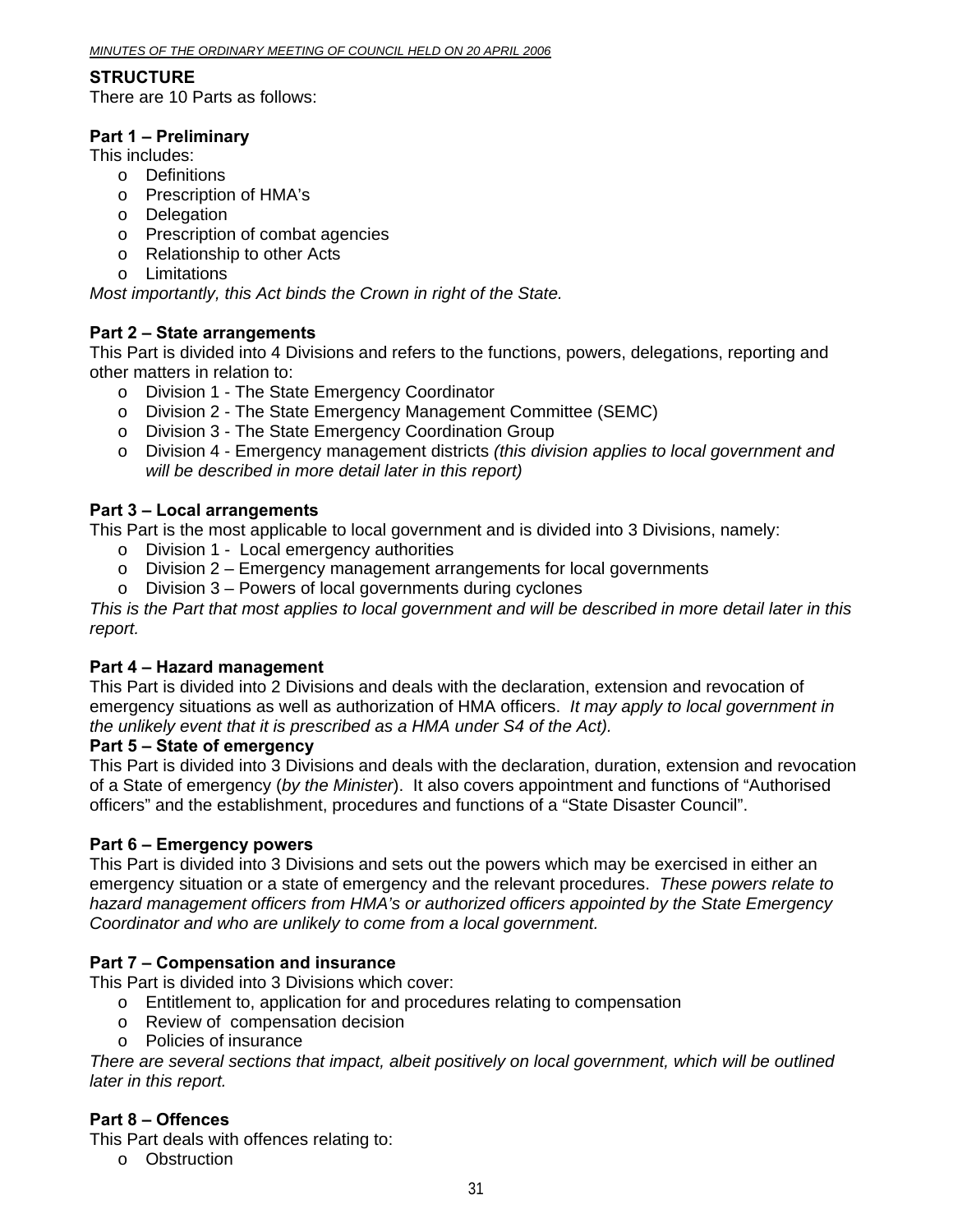- o Failure to comply
- o Failure to lend assistance
- o Impersonation
- o False or misleading information
- o False compensation claim

*This is not legislation which a local government would enforce.* 

### **Part 9 – Employment protection**

This Part deals with the right of an employee who performs a function during an emergency, not to be penalized in any way by his/her employer for performing that function or being temporarily absent from work during that period.

*As an employer that might have employees performing functions outside the workplace during an emergency, a local government will very likely be affected by this Part. Specific requirements will be outlined later in this report.* 

### **Part 10 – Miscellaneous**

This Part deals with:

- o Confidentiality of information
- o The Minister may approve payment of expenses to a HMA
- o Evidentiary provisions
- o Protection from liability for the State, the Minister, the State Emergency Coordinator, *a local government* or an official for anything done in good faith under this Act.
- o Empowering the making of Regulations for insuring and compensating volunteers against injury.
- o Other regulation making powers
- o The mandatory review of the Act by the Minister in 5 years.

### **Schedule 1 – Consequential amendment**

This deals with powers concerning persons exposed to hazardous material. *The requirements relate to the power for an authorized officer to direct a person who has been exposed to hazardous material, and are unlikely to directly affect a local government.* 

### **SPECIFIC PROVISIONS AFFECTING LOCAL GOVERNMENT**

#### **Part 2 Division 4 – Emergency management districts**

- o The Minister will determine emergency management districts, which as far as practicable will be established with reference to local government boundaries. If it is proposed to establish an emergency management district other than by reference to local government boundaries, the Minister will consult with each of the local governments. *This relates to a group of local governments which will make up a district, in the same way as Bridgetown-Greenbushes currently sits in the Bunbury district. In fact there may be no change in that regard.*
- o The State Emergency Management Coordinator will appoint a district emergency management coordinator for each district. *This will presumably be a FESA officer.*
- o SEMC may consult with the chairmen of LEMC's within the district in establishing the District Emergency Management Committee (DEMC).
- o Functions of the District Emergency Management Coordinator and the DEMC are stipulated.
- $\circ$  The DEMC is obliged to submit an annual report to the SEMC, which is to include the annual report of each LEMC.

#### **Part 3 Division 1 – Local emergency authorities**

- o Two or more local governments may with the consent of SEMC, combine for the purposes of emergency management.
- o The SEMC may specify an area of one or more local governments in which a specified public authority will perform the emergency management functions of local government. A procedure for such an action is also stipulated.
- o The local government is charged with: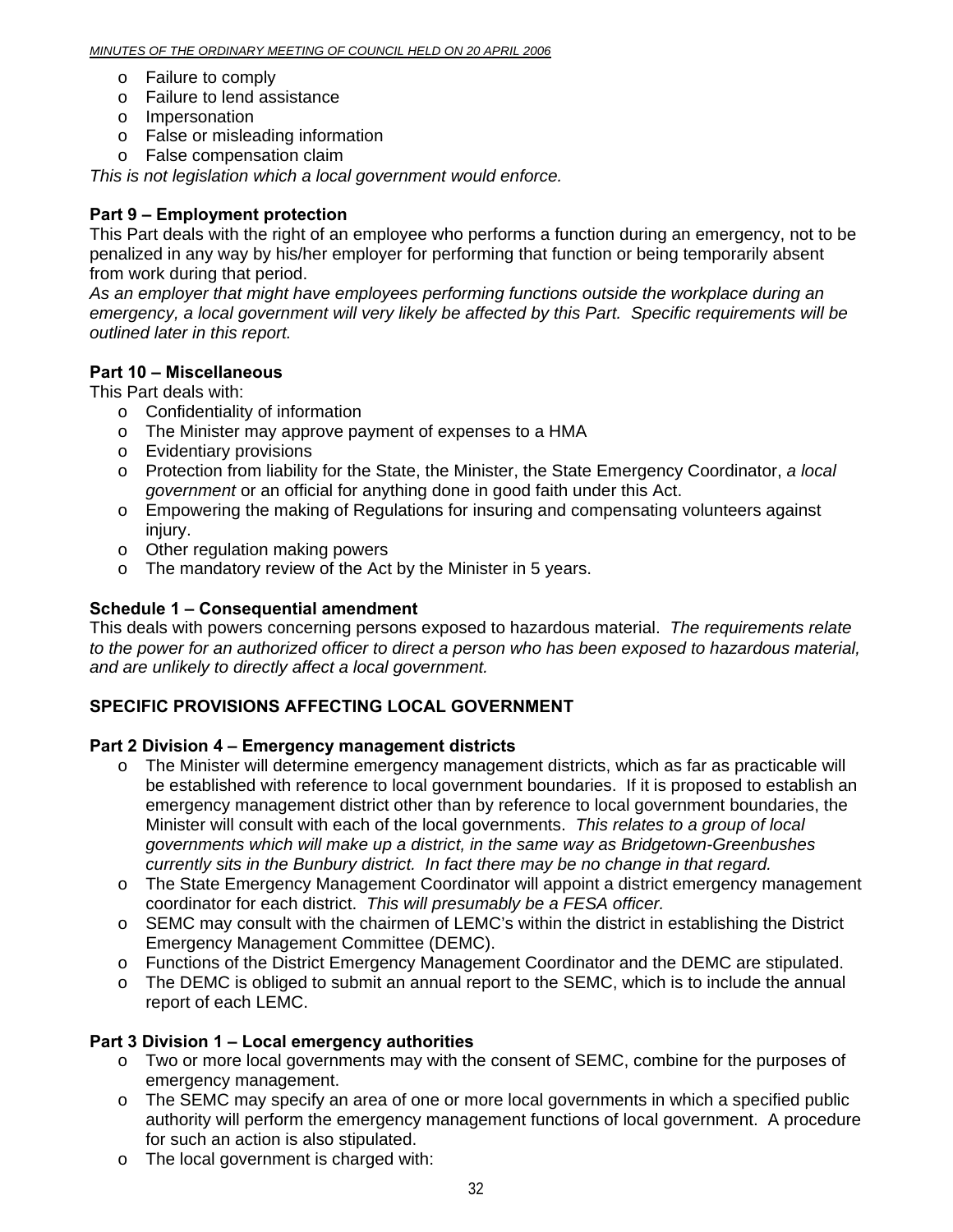#### *MINUTES OF THE ORDINARY MEETING OF COUNCIL HELD ON 20 APRIL 2006*

- $\triangleright$  Ensuring that effective local emergency management arrangements are prepared and maintained;
- $\triangleright$  Managing recovery following an emergency affecting the community;
- $\triangleright$  Performing other local government functions under the Act.
- o The State Emergency Coordinator will after consultation with the local government, appoint a local emergency coordinator for each local government district. *This will also presumably be a FESA officer*.

The functions of the Local Emergency Coordinator are:

- $\triangleright$  Provide advice and support to the LEMC
- ¾ Assist HMA's
- ¾ Carry out other activities at the direction of the State Emergency Coordinator
- o The local government must establish one or more LEMC's. A LEMC is to consist of :
	- $\triangleright$  A chairman and other members appointed by the local government, and
	- $\triangleright$  If no-one is appointed chairman, the Local Emergency Coordinator becomes the chairman.
- o The functions of the LEMC are to:
	- $\triangleright$  Advise and assist local governments to ensure that local emergency management arrangements as established
	- $\triangleright$  Liaise with public authorities to develop, review and test local emergency management arrangements
	- $\triangleright$  Carry out other activities directed by SEMC or prescribed by regulations.
- o The LEMC must submit an annual report to the DEMC at the end of each financial year, within a time and as directed by the SEMC.

#### **Part 3 Division 2 – Emergency management arrangements in local government district**

- $\circ$  A local government must ensure that local emergency management arrangements are prepared, which include:
	- $\triangleright$  Local government policies
	- $\triangleright$  Roles and responsibilities of public authorities and other involved individuals
	- $\triangleright$  Provisions for coordination of emergencies
	- $\triangleright$  Descriptions of emergencies that are likely to occur
	- $\triangleright$  Strategies and priorities
	- $\triangleright$  Other matters as prescribed by regulations
	- $\triangleright$  Other matters the local government considers appropriate
- o Local emergency management arrangements are to be consistent with State policies and emergency management plans
- o Local emergency management plans are to include a Recovery Plan and the nomination of a local Recovery Coordinator
- o A local government must:
	- $\triangleright$  Provide a copy of its local recovery plan to the SEMC as soon as practicable
	- $\triangleright$  Ensure its Arrangements are reviewed according to SEMC procedures
	- $\triangleright$  Keep a copy of its Arrangements at its offices and make them available for public inspection.
- o A local government may delegate its powers under this Division
- o Further powers are given to local governments in terms of requiring clean-up of dangerous vegetation or premises in cyclonic areas.

### **Part 7 – Compensation and insurance**

 $\circ$  A person who sustains loss under certain sections of the Act may make a claim to the Minister for compensation. The sections under which claims can be made either relate to cyclone clean-up (which will not affect Boyup Brook) or to the actions of a hazard management officer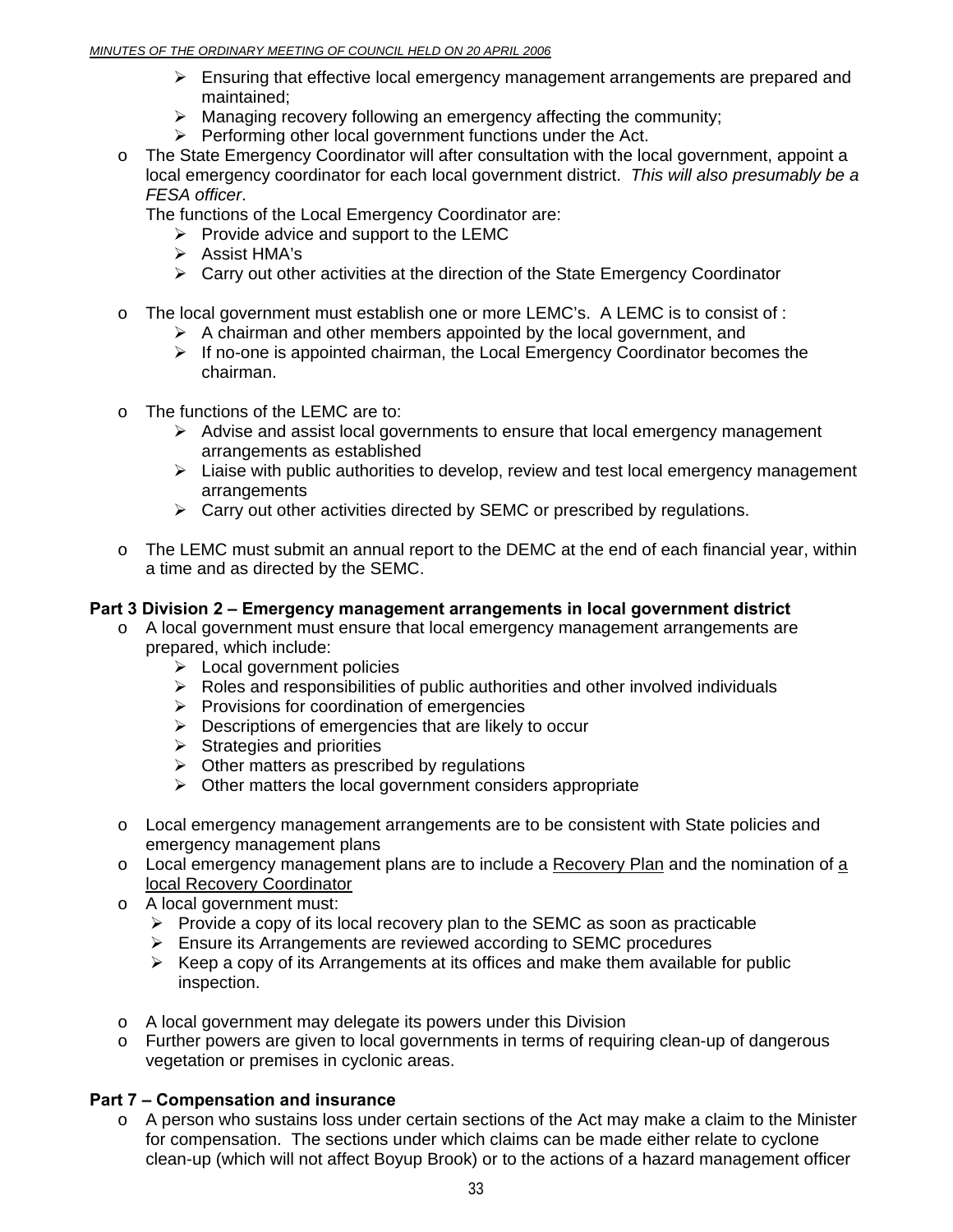#### *MINUTES OF THE ORDINARY MEETING OF COUNCIL HELD ON 20 APRIL 2006*

or authorized officer, which I think are unlikely to be local government officers. At any rate, the claim is on the Minister and the payments will come from the Consolidated Fund. I am not clear on other damage which might be sustained by local government officers in discharging duties during an emergency but I suspect it would be no different than already exists.

 $\circ$  If damage is caused to a property because of the exercise of a power or the performance of a function under this Act by a person in good faith and it occurs in attempts to protect property from damage or preventing injury (or death) to a person or animal, then an insurance policy cannot reject a claim based on that action.

#### **Part 9 – Employment protection**

- $\circ$  If an employee carries out an activity in an emergency in a voluntary capacity, they cannot be penalized by an employer for related absences in relation to:
	- $\triangleright$  Remuneration
	- $\triangleright$  Sick leave
	- $\triangleright$  Annual leave
	- $\blacktriangleright$  Long service leave
	- $\triangleright$  Continuity of service
- $\circ$  An employee cannot be victimised in any way for an absence relative to an emergency activity.

#### **COMMENT:**

Further clarity on local governments' obligations under the legislation will be forwarded by the Fire and Emergency Services Authority in the near future which will require Council's actions across the state.

#### **MOVED: Cr Marshall SECONDED: Cr Downing SECONDED: Cr Downing**

**That the contents of this report be received.** 

**CARRIED 8/0** 

#### 7.3.6 Code of Conduct Review

| Proponent:                         | Shire of Boyup Brook                                          |
|------------------------------------|---------------------------------------------------------------|
| Location:                          |                                                               |
| Reporting Officer: Will Pearce     |                                                               |
| Date Report Written: 11 April 2006 |                                                               |
|                                    | Enabling Legislation: Local Government Act 1995 Section 5.103 |
| <i>File:</i>                       | CM/42/001                                                     |
| Appendices:                        | 1.14 Codes of Conduct                                         |

#### **BACKGROUND:**

The Council is required to review its Code of Conduct within twelve (12) months after each ordinary election day and make such changes as it considers appropriate, pursuant to Section 5.103 of the Local Government Act.

#### **DETAILS:**

The exisiting Shire of Boyup Brook Code of Conduct (last reviewed in 2003) is attached – see appendix 1.14.

The Code documents responsibilities for both elected members and staff relating to conflicts of interest, the use of resouces and the use of information for personal benefit. Most importantly, it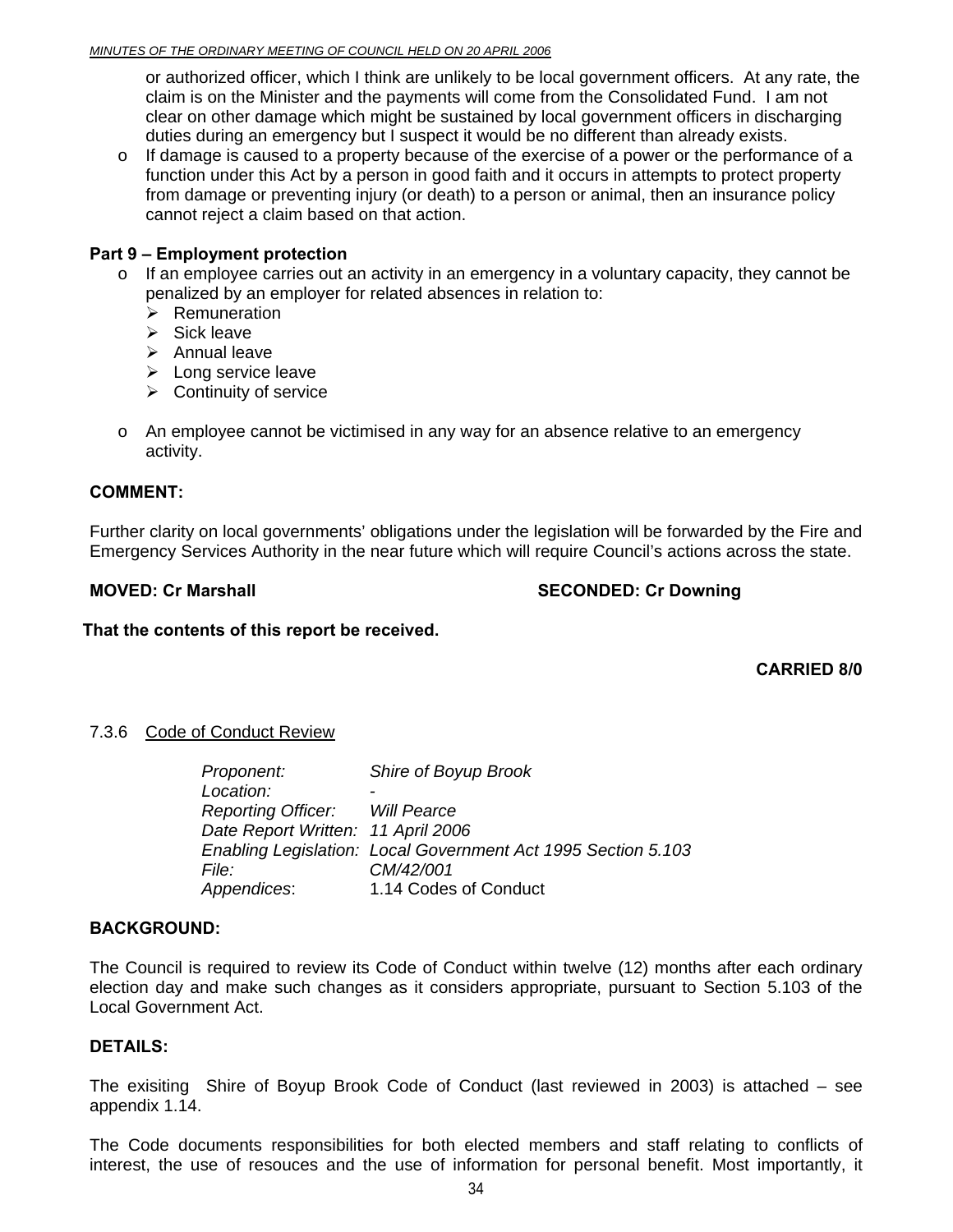| MINUTES OF THE ORDINARY MEETING OF COUNCIL HELD ON 20 APRIL 2006 |
|------------------------------------------------------------------|
|------------------------------------------------------------------|

provides guidance in an endeavour to ensure that individuals within the organisation not only act with integrity in their public positions, but are seen to do such.

#### **COMMENT:**

The Chief Executive Officer has undertaken a review of the Shire of Boyup Brook Code of Conduct and advises that it does not cover all the provisions of the Local Government Act 1995 eg impartiality interest and considers that it no longer meets community expectations.

A draft replacement code is presented, see appendix 1.14, which is a copy of the Shire of Donnybrook/Balingup's code. The Boyup Brook Shire would like to express its gratitude to the Donnybrook/Balingup Shire for the use of their document.

This code is comprehensive and up-to-date and complies fully with the requirements of the act.

#### **MOVED: Cr Martin SECONDED: Cr Florey ATTLE SECONDED: Cr Florey**

**That the Council move into a committee of the whole under clause 15.6 of the shire's Local Law No.1 - Standing Orders to allow members free discussion on the matter.** 

 **CARRIED 8/0** 

#### **MOVED: Cr Martin SECONDED: Cr Oversby SECONDED: Cr Oversby**

**That the Council moves out of committee of the whole under clause 15.6 of the Standing Orders, Local Law No.1.** 

**CARRIED 8/0** 

**MOVED: Cr Oversby SECONDED: Cr Broadhurst**  SECONDED: Cr Broadhurst

**That the draft 'Shire of Boyup Brook Code of Conduct – Elected Members and Staff' as amended be adopted.** 

**CARRIED 8/0** 

7.3.7 Call for Nominations - State Board Vacancies

*Proponent: Shire of Boyup Brook*  Location:  *Reporting Officer: Will Pearce Date Report Written: 11 April 2006 Enabling Legislation: Local Government Act 1995 File: CM/42/001 Appendices*: 1.15 Information Sheet

#### **RECOMMENDATION:**

**That the Council considers nominating elected members for various state positions as presented.**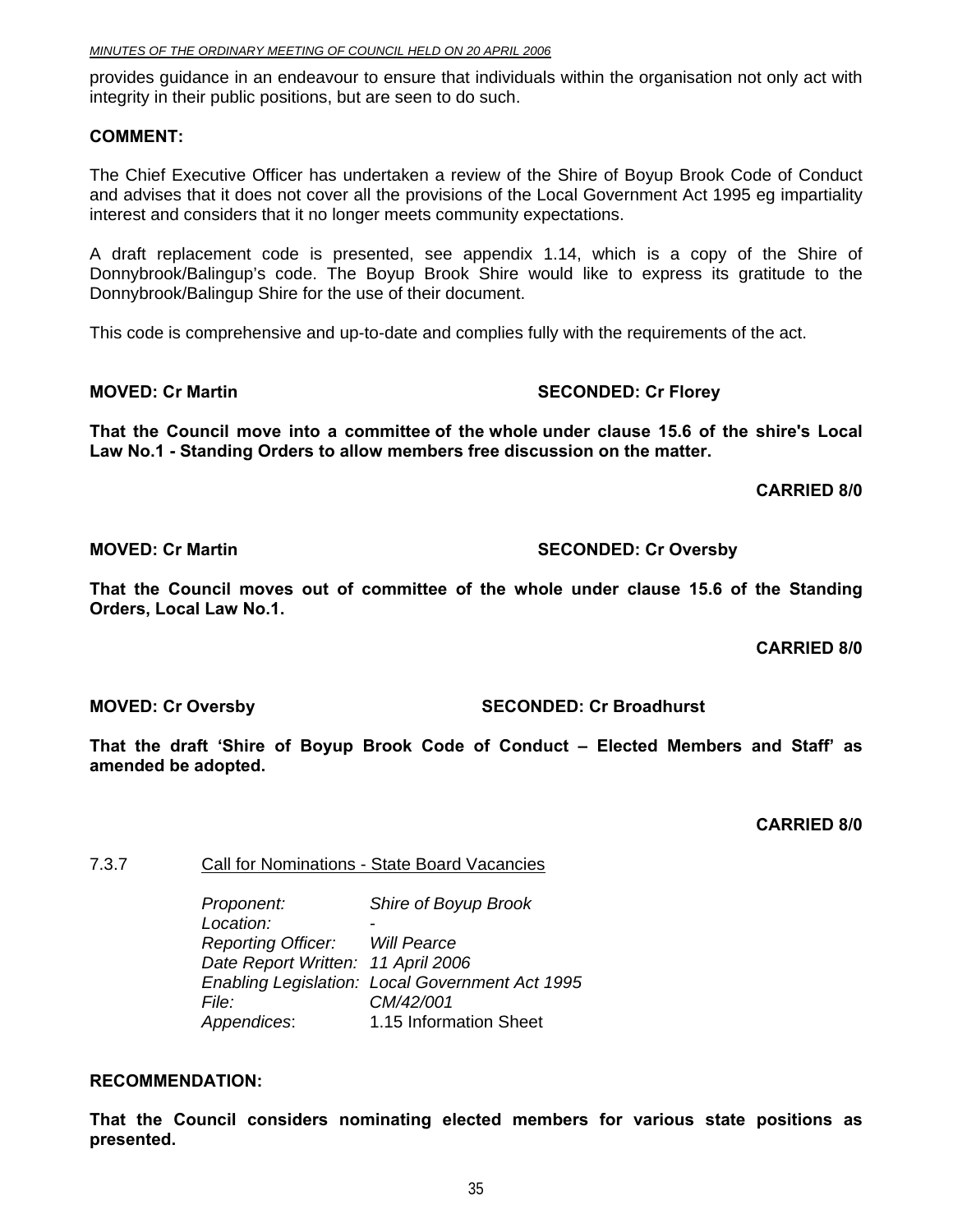#### **BACKGROUND:**

The Council is requested to nominate members for various state boards and committees.

#### **DETAILS:**

The Western Australian Local Government Association has forwarded a summary of these positions – see appendix 1.15

#### **COMMENT:**

It is suggested that the recommendation be considered.

#### **8. PETITIONS AND MEMORIALS**

#### **9. MOTIONS OF WHICH PREVIOUS NOTICE HAS BEEN GIVEN**

#### 9.1 Proposed Change of 2 May Budget Meeting Date

#### **CEO Comment:**

At its 10 April 2006 meeting, the Development Services Committee was advised that the Western Australian Planning Commission will be visiting the Warren Blackwood region on 2 May 2006.

The Shire President and CEO are invited to meet with the WAPC from 4pm – 8pm to discuss local issues.

The committee sees this invitiation as a timely opportunity for Boyup Brook to lobby for support to change the state government's Warren Blackwood rural subdivision criteria that is currently obstructing the approval of the shire's Local Rural Strategy.

#### **MOVED: Cr Florey SECONDED: Cr Martin**

**That the 2 May 2006 Budget Meeting be rescheduled to 5 May 2006.**